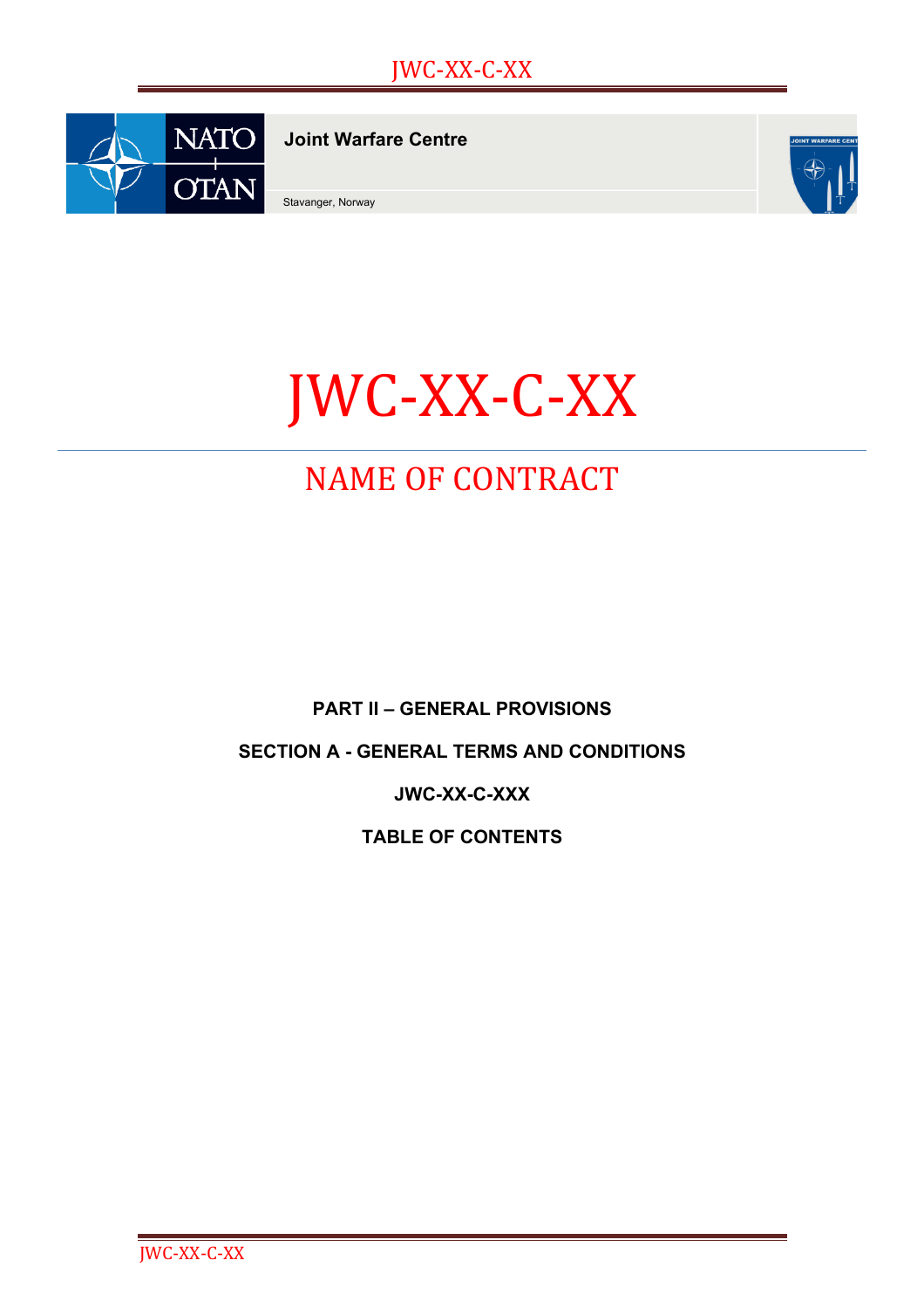| $\mathbf 1$ .                                                                                                                 |                                                   |
|-------------------------------------------------------------------------------------------------------------------------------|---------------------------------------------------|
| 2.                                                                                                                            |                                                   |
| 3.                                                                                                                            |                                                   |
| $\overline{4}$ .                                                                                                              |                                                   |
| 5.                                                                                                                            |                                                   |
| 6.                                                                                                                            |                                                   |
| 7.                                                                                                                            |                                                   |
| 8.                                                                                                                            |                                                   |
| 9.                                                                                                                            |                                                   |
| 10.                                                                                                                           |                                                   |
| 11.                                                                                                                           |                                                   |
| 12.                                                                                                                           |                                                   |
| 13.                                                                                                                           |                                                   |
| 14.                                                                                                                           |                                                   |
| 15.                                                                                                                           |                                                   |
| 16.                                                                                                                           | NOTICE OF ASSISTANCE WITH RESPECT TO PATENT AND   |
|                                                                                                                               |                                                   |
| 17.                                                                                                                           |                                                   |
| 18.                                                                                                                           |                                                   |
| 19.                                                                                                                           | QUALITY ASSURANCE AND CONTROL; AUDIT 11           |
|                                                                                                                               |                                                   |
| 22.                                                                                                                           | 21. HEALTH, SAFETY AND INCIDENT PREVENTION 12     |
| 23.                                                                                                                           | DELAY NOT ATTRIBUTABLE TO THE SUPPLIER  12        |
| 24.                                                                                                                           |                                                   |
|                                                                                                                               |                                                   |
| TERMINATION FOR CONVENIENCE OF JWC 13<br>25.1.<br>25.2.<br>TERMINATION FOR INSOLVENCY, BANKRUPCY, ETC.;<br>25.3.<br>NOTICE 15 |                                                   |
| 26.                                                                                                                           |                                                   |
| 27.                                                                                                                           | PROHIBITION OF SEXUAL EXPLOITATION AND ABUSE, AND |
|                                                                                                                               |                                                   |
| 28.                                                                                                                           | ORGANISATIONAL CONFLICTS OF INTERESTS 17          |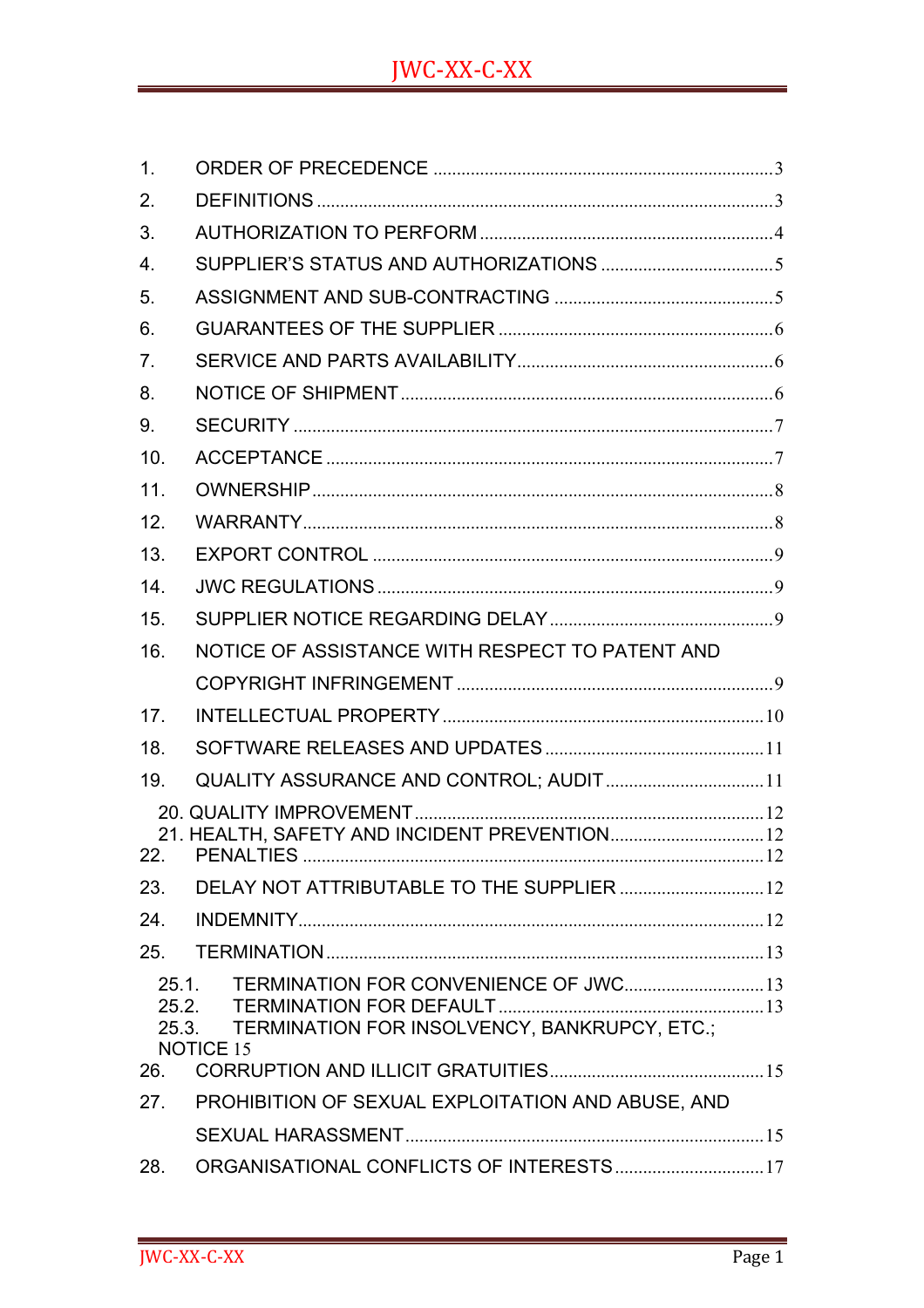### **JWC-XX-C-XX**

| 29. |                                          |  |
|-----|------------------------------------------|--|
| 30. |                                          |  |
| 31. |                                          |  |
| 32. |                                          |  |
| 33. |                                          |  |
| 34. |                                          |  |
| 35. |                                          |  |
| 36. |                                          |  |
| 37. | CONTRACT ADMINISTRATION AND AMENDMENTS21 |  |
| 38. |                                          |  |
| 39. |                                          |  |
| 40. |                                          |  |
| 41. |                                          |  |
| 42. |                                          |  |
| 43. |                                          |  |
| 44. |                                          |  |
| 45. |                                          |  |
| 46. |                                          |  |
| 47. |                                          |  |
| 48. |                                          |  |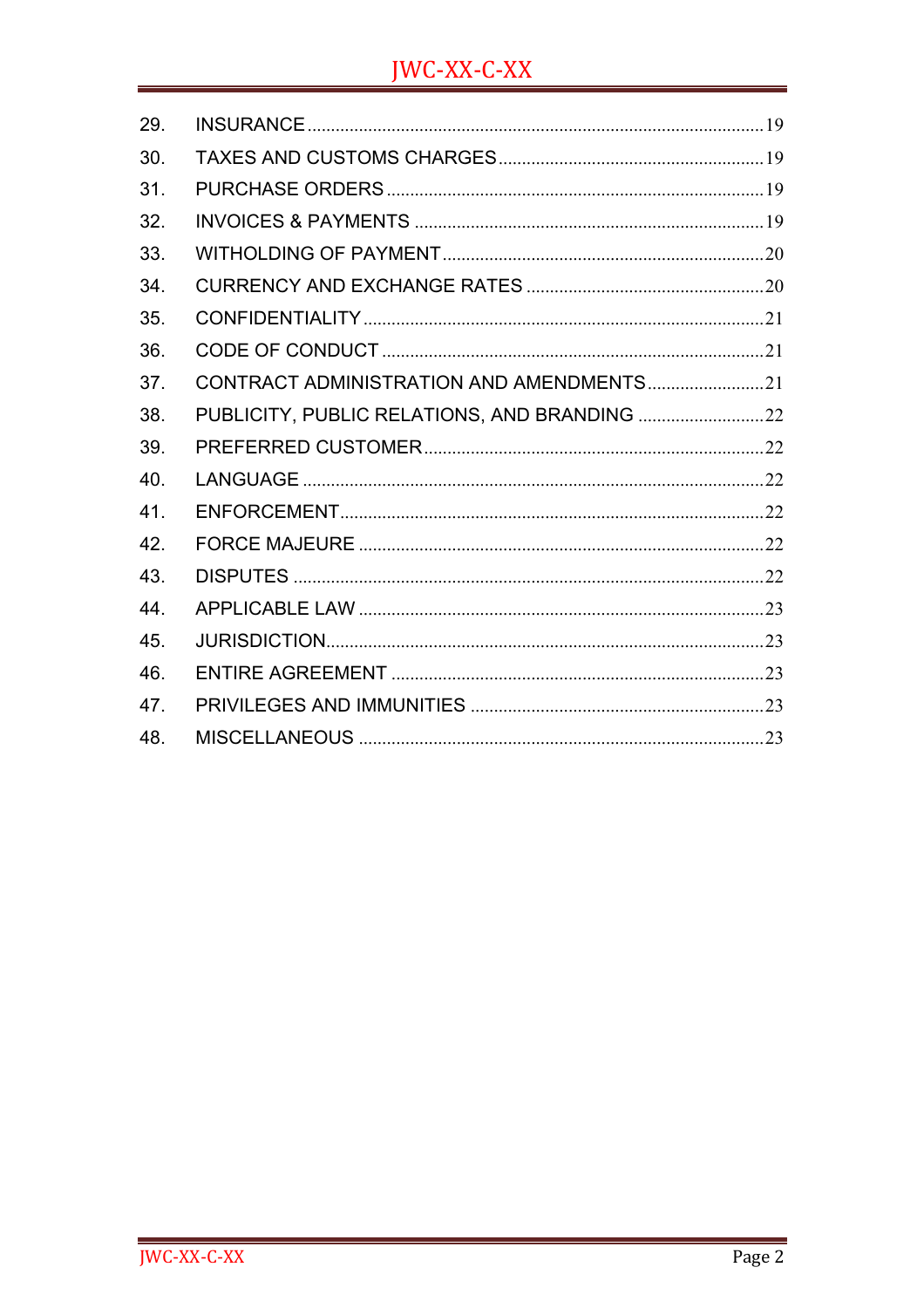#### **1. ORDER OF PRECEDENCE**

In the event of any inconsistency in this contract, unless otherwise provided herein, the inconsistency shall be resolved giving precedence in the following descending order:

- 1st Purchase Order Terms
- 2<sup>nd</sup> Special Terms and Conditions<br>3<sup>rd</sup> These General Provisions (Par
- $3<sup>rd</sup>$  These General Provisions (Part II)<br> $4<sup>th</sup>$  The Statement of Work (Part III)
- The Statement of Work (Part III)
- 5<sup>th</sup> The formal Bid or Proposal accepted by JWC

#### **2. DEFINITIONS**

As used throughout this Contract, the following terms shall have the meanings as set forth below;

- a. "**Acceptance**" means the action by which the JWC acknowledges that the Supplier has fully demonstrated that the Supplies delivered are complete and operational.
- b. "**JWC**" means the Joint Warfare Centre. Joint Warfare Centre (JWC) is set up by the North Atlantic Council under Article 14 of the Protocol on the Status of International Military Headquarters, 1952), (Paris Protocol).
- c. "**Contracting Officer**" means the person executing and managing this contract on behalf of JWC.
- d. "**Contract**" means the contractual instrument (purchase order or written agreement) to which these General Rules and Conditions applies.
- e. "**Delivery**" means, as applicable, the exact or latest possible date(s) by which the Supplier shall deliver Supply (Goods or provide the Services) to the JWC under the Contract.
- f. "**NATO**" means the North Atlantic Treaty Organisation.
- g. "**Supplier**" means a party that supplies Goods or Services.
- h. "**Day**" means any calendar day.
- i. "**COR/COTR**" means the Contracting Officer's Representative.
- j. "**Force Majeure**" means an event or effect that can be neither anticipated nor controlled, provided that such event or effect is not attributable to the fault or negligence of the Supplier and cannot be prevented by it. The term includes both acts of nature (e.g., floods and hurricanes) and acts of people (e.g. riots and wars). Neither strike nor labour stoppages by the Supplier's workforce nor civil unrest shall constitute Force Majeure.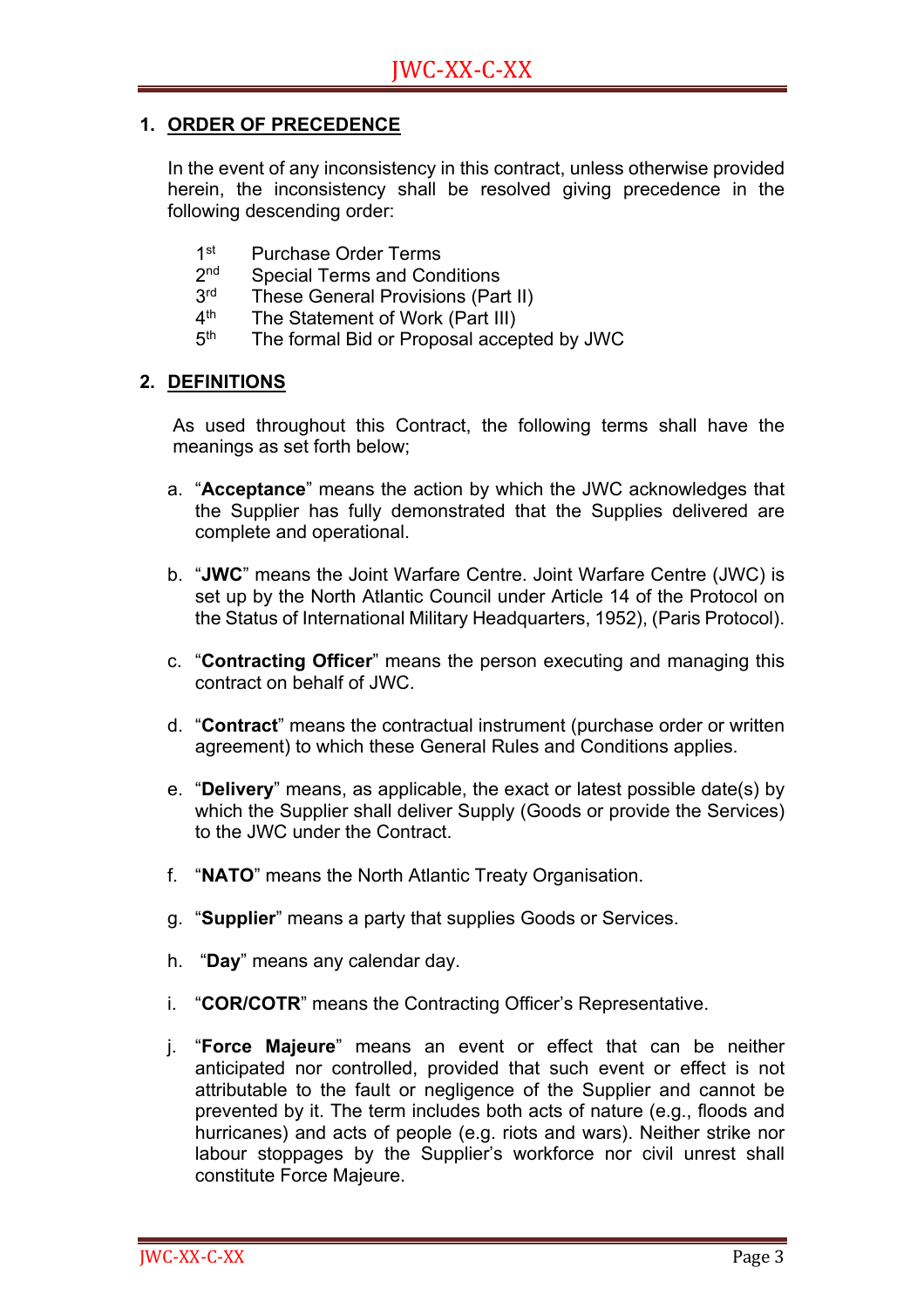- k. "**Goods**" means any and all of the products to be supplied by the Supplier to the JWC under the Contract, including any replacement parts furnished pursuant to a warranty or otherwise, regardless of whether the price(s) for such Good(s) is or are separately indicated.
- l. "**Sub-Contractor**" means a Third Party who has entered into an agreement with the Supplier for the provision of Supply under this Contract.
- m. "**Subcontract**" means, except as otherwise provided in this Contract, any agreement or contract made by the Supplier with any other party in fulfilment of any part of this Contract, and any agreement, contract or subcontract hereunder.
- n. "**Work**" means all work which the Supplier shall perform or cause to be performed under this Contract.
- o. "**Supplies**" means the Services and the Goods identified in the Contract.
- p. "**Services**" means any and all services to be provided by the Supplier to the JWC under the Contract, including but not limited to applicable consultancy, report, design work, creation or licensing of intellectual property, training, installation, maintenance, repair or other after-sales service.
- q. "**Purchase Order**" means the contractual document used by JWC to order supplies and services.

#### **3. AUTHORIZATION TO PERFORM**

- a. The Supplier warrants that:
	- (1) it and its Sub-Contractors, if any, have been duly authorized to provide the required goods and services and to register and deliver it in Norway;
	- (2) it and its Sub-Contractors, if any, have obtained or will obtain all necessary licenses and permits required in connection with the Contract;
	- (3) it and its Sub-Contractors, if any, will fully comply with all the laws, decrees, labor standards and regulations of Norway during the performance of the Contract; and
	- (4) attainment of any license, permit or authorization that is required for provision of the Supplies shall be sole obligation of the Supplier.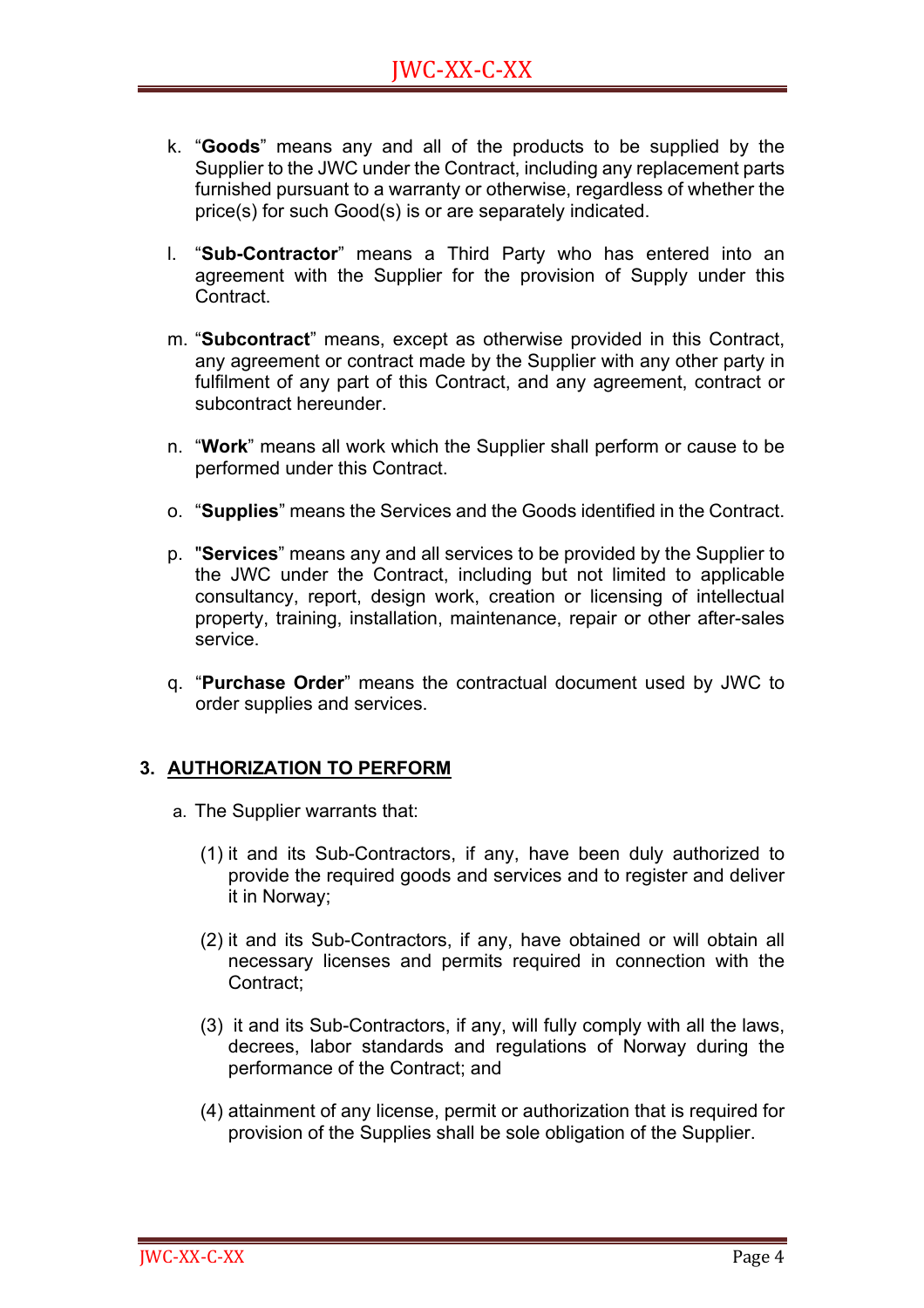(5) In line with these contractual terms and conditions, the supplier must provide the details/paperwork of your corporate registration. The required documentation must be provided at your earliest opportunity but not later than **DAY-MONTH-YEAR**.

#### **4. SUPPLIER'S STATUS AND AUTHORIZATIONS**

- a. The Supplier and/or its personnel nor its Sub-Contractors, if any, shall not be considered in any respect as being employees, organs or agents of the JWC or NATO. Nothing in this Contract shall be construed as creating a partnership or joint venture of any kind. Neither Party shall be authorized to bind the other Party legally, financially or otherwise except as explicitly indicated in the Contract.
- b. No NATO privileges or immunities will be granted to Suppliers or its personnel. The SUPPLIER's personnel cannot become members of NATO MWA funded activities, e.g. Jåttå Community Club, Jåttå International Women's Club, or the Sports Clubs.
- c. The NATO SOFA or Paris Protocol does not apply to the Supplier or subcontractor, or to their respective personnel. Work permits and residency permissions must be obtained in accordance with Norwegian law where applicable.

#### **5. ASSIGNMENT AND SUB-CONTRACTING**

- a. The Supplier shall not assign, transfer, pledge, subcontract or make other disposition of the Contract either in whole or in part except with the express written consent of the JWC and in accordance with the following reservations:
	- a. any modifications, including changes, additions or deletions and instructions under this Contract shall not be binding unless agreed in writing by the Contracting Officer.
	- b. Sub-Contractors' personnel shall be nationals of NATO member States, unless specifically authorized by the Contracting Officer.
	- c. the Supplier shall determine that any Sub-Contractor proposed by him for the furnishing of Supplies which shall involve access to classified information in the Supplier's custody has been granted an appropriate security clearance by the Sub-Contractor's national authorities, which is still in effect, prior to being given access to such classified information.
	- d. the Supplier shall be fully responsible for its Sub-Contractors and in any Subcontract shall bind the Sub-Contractor by the same terms and conditions by which the Supplier is bound under the Contract.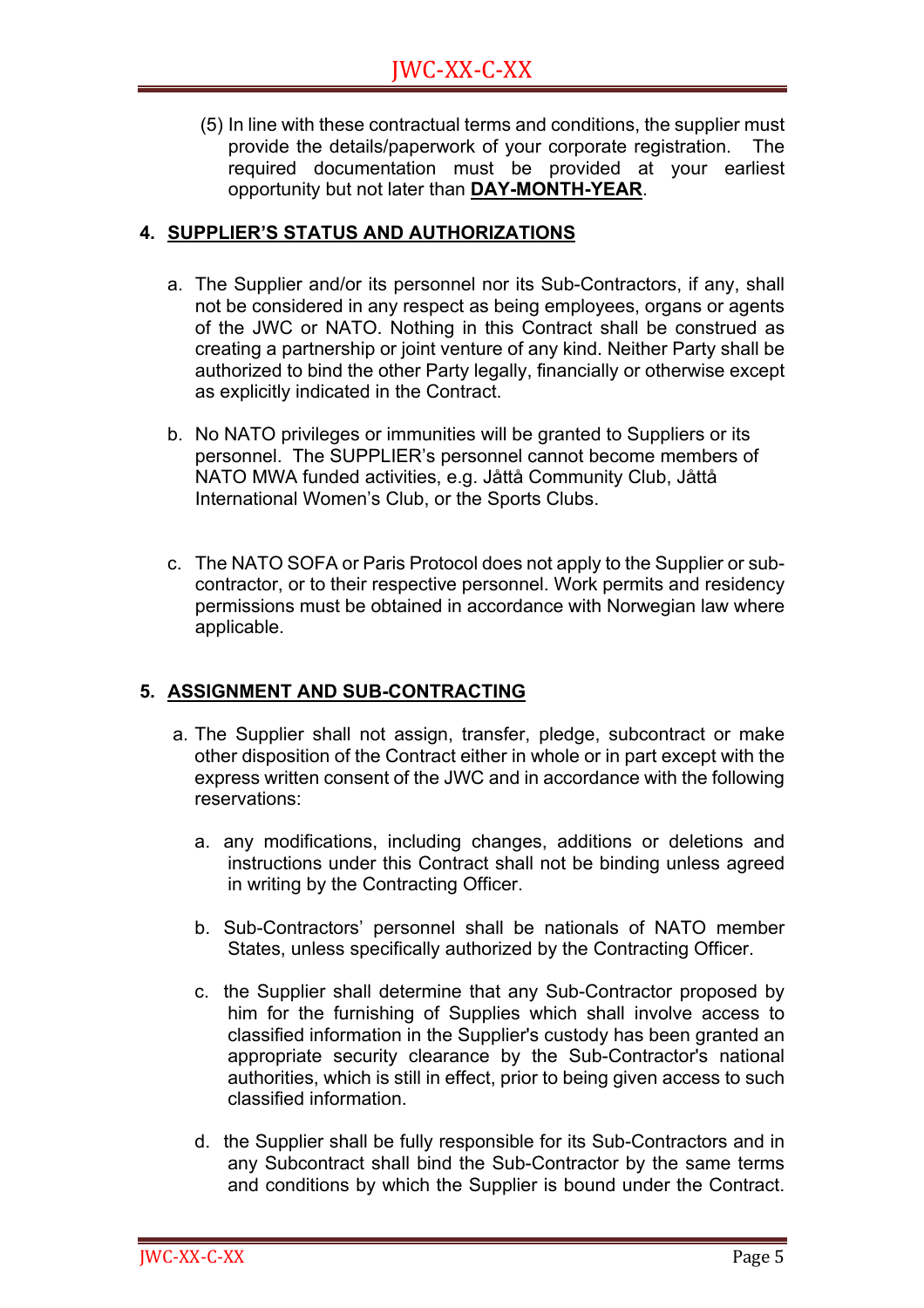Any subcontracting shall not relieve the Supplier from any liability or obligation under the Contract.

#### **6. GUARANTEES OF THE SUPPLIER**

- a. The Supplier declares that the Supplies:
	- (1) are of the quality(ies), quantity(ies) and description(s) required by, and conform to the terms or reference or technical specification of the Contract;
	- (2) fully comply with applicable laws, directives, rules and regulations; and
	- (3) are free from any right or claim of a third party, including rights based on industrial or intellectual property.
- b. The Supplier further declares that:
	- (1) it is competent to perform the Services; and
	- (2) it has necessary associated capacities and qualifications, including knowledge, certifications, skills and personnel.

#### **7. SERVICE AND PARTS AVAILABILITY**

Unless as specified otherwise in the Technical Specifications, the Supplier and his Sub-Contractors will maintain and furnish a source of an adequate supply of services, components, spare parts and sub-assemblies to properly maintain the supplies for a period of minimum five (5) years from Contract Effective Date.

#### **8. NOTICE OF SHIPMENT**

- a. At the time of delivery of any Supplies to a carrier for transportation, the Supplier shall give notice of shipment to the Contracting Officer and to such other persons or installations as are designated by the Contracting Officer. If such instructions have not been received by the Supplier at least one (1) working day prior to such delivery to a carrier, the Supplier shall request instructions from the Contracting Officer concerning notice of shipment to be given.
- b. The following information shall be included in such notification:
	- (1) Contract number;
	- (2) Shipping address;
	- (3) From: (Name and complete address of consignor) To: (Name and complete address of consignee);
	- (4) Listing of supplies by Contract Items(s);
	- (5) Number of and marking on packages(s);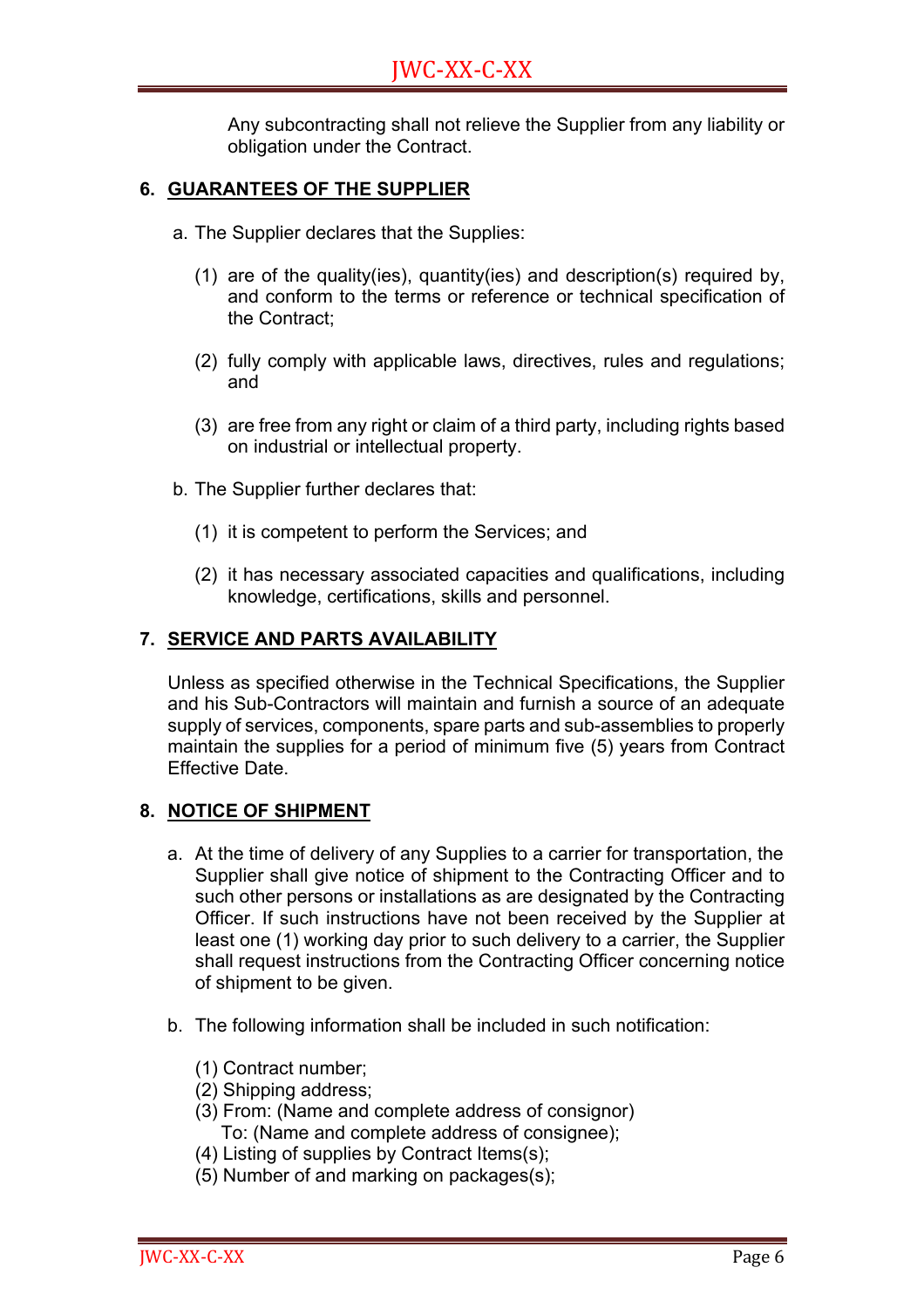(6) Weight and dimensions of packages(s);

(7) Name and address of Carrier, mode and date of shipment with waybill Number;

(8) Customs documents required by the Supplier (if applicable).

#### **9. SECURITY**

- a. The Supplier shall comply with all security requirements prescribed by the JWC and the National Security Authority or designated security agency of each NATO country in which the Contract is performed.
- b. The Supplier shall be responsible for the safeguarding of NATO classified information, material and equipment entrusted to him or generated by him in connection with the performance of the Contract.
- c. Any known or suspected breaches of security or other matters of security significance is a violation of the professional confidentiality between the Parties, and may constitute a criminal offence under Norwegian law. Violations are to be reported immediately to the other Party by the Party, who becomes aware of the violation, and to the appropriate authorities in order to institute investigations.
- d. If security violations occur, the Party being exposed to the violation is entitled to immediately declare the Contract void, and to claim penalties and compensation as set out in Article 22 below.

#### **10.ACCEPTANCE**

- a. Acceptance or rejection of the Supplies shall be made as promptly as practicable after delivery, except as otherwise provided in this Contract.
- b. Acceptance shall be conclusive, except for latent defects, fraud, gross negligence amounting to fraud, or otherwise stated in the Contract. The formal Acceptance will take place when the following requirements have been met:
	- (1) availability at final destination of all Supplies;
	- (2) successful completion of acceptance testing;
	- (3) verification of the inventory;
	- (4) satisfactory completion of all training or other services, if any, required by that date; and
	- (5) agreement between the JWC and the Supplier on a discrepancy list (if necessary) and corresponding clearance dates.
- c. When discrepancies exist and if these do not prevent satisfactory use or operation of the Supplies, the JWC may declare the acceptance provisional. In this case the JWC is authorized to withhold from payment an amount commensurate with the importance of the discrepancies but in any case not less than ten (10) percent of the total contract value and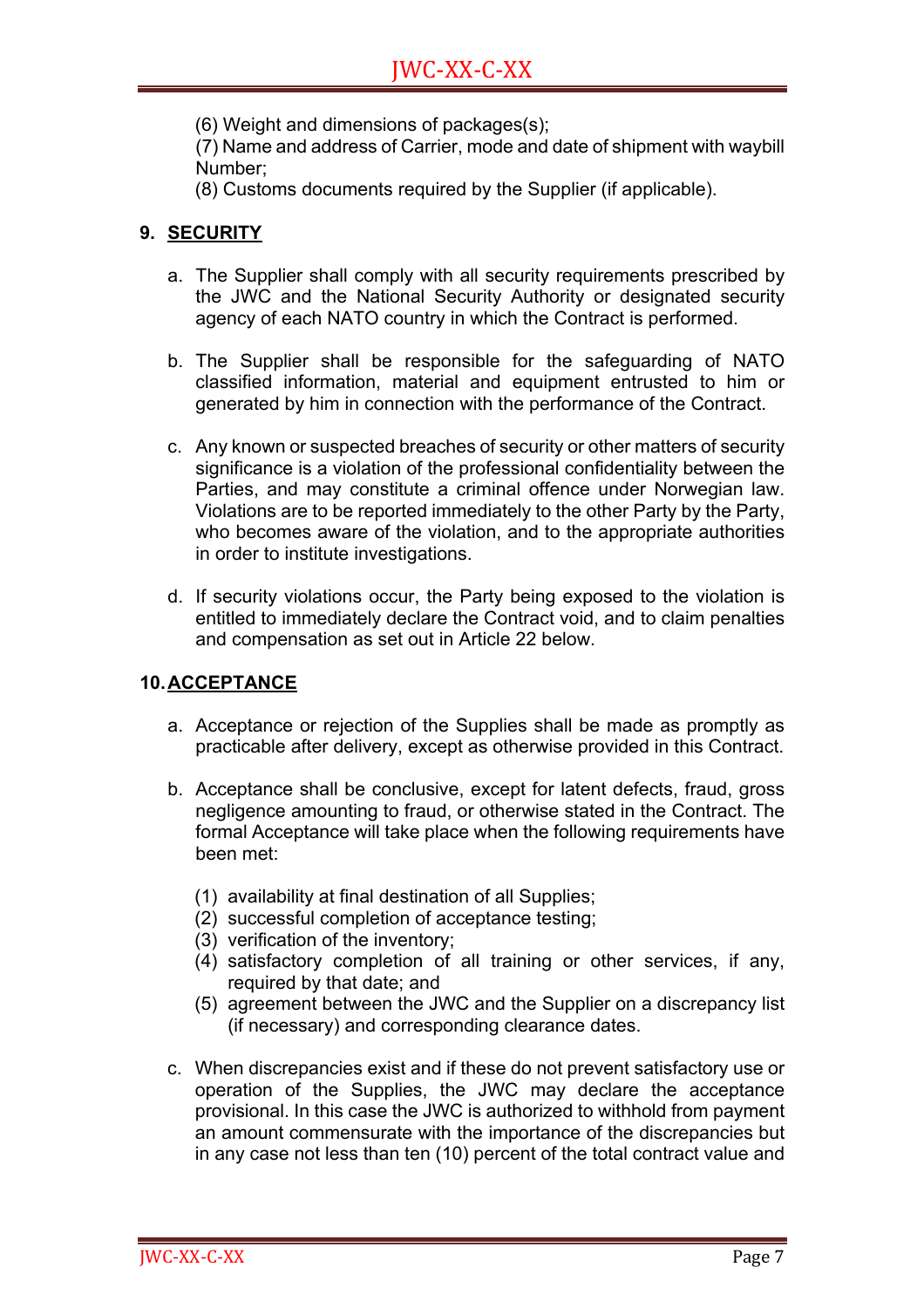this until all discrepancies have been cleared; at that time the Acceptance becomes final.

#### **11.OWNERSHIP**

Unless specified elsewhere in this Contract, title to Supplies furnished under this Contract shall pass to the JWC upon Acceptance, regardless of when or where the JWC takes physical possession.

#### **12.WARRANTY**

- a. The Supplier issues a warranty on the product for a period of 5 (five) years (warranty period), from the date of Delivery and Acceptance, certifying that the product fulfils the agreed standards. Under the warranty the Company is obliged to repair or put into working order any fault or defect at Company's own expense, no matter when JWC – within the warranty period notifies Company of the fault or defect.
- b. The provisions of this Article are equally applicable to any item replaced or repaired under warranty.
- c. The Supplier is liable for any and all faults or defects depreciating value or affecting the usability of the Supplies and depreciating or compromising the standards as defined in the Contract, or by Norwegian Law.
- d. The warranty applies to all faults or defects as described in this paragraph, and reported by the JWC before the expiration of the warranty period. The procedure shall be as follows:
	- (1) JWC is obliged to notify the Company in writing, of any fault or defect no later than 14 (fourteen) days after the JWC has identified or discovered the fault or defect.
	- (2) In case the Supplier is unable to replace or repair faults or defects occurring within the warranty period, the JWC is entitled to:
		- Replacement product with equal or better specification;
		- reduce the payment corresponding to the loss of functionality and technical value, provided that the fault or defect is only partly and does not affect the general usability of the Supplies;
		- If the fault or defect affects the general usability of the Supplies, set aside and declare the Contract void and subject to compensation, or request another company to do the remaining and necessary works at Supplier's expense.
	- (3) Repairing of the defect should be reported in a protocol.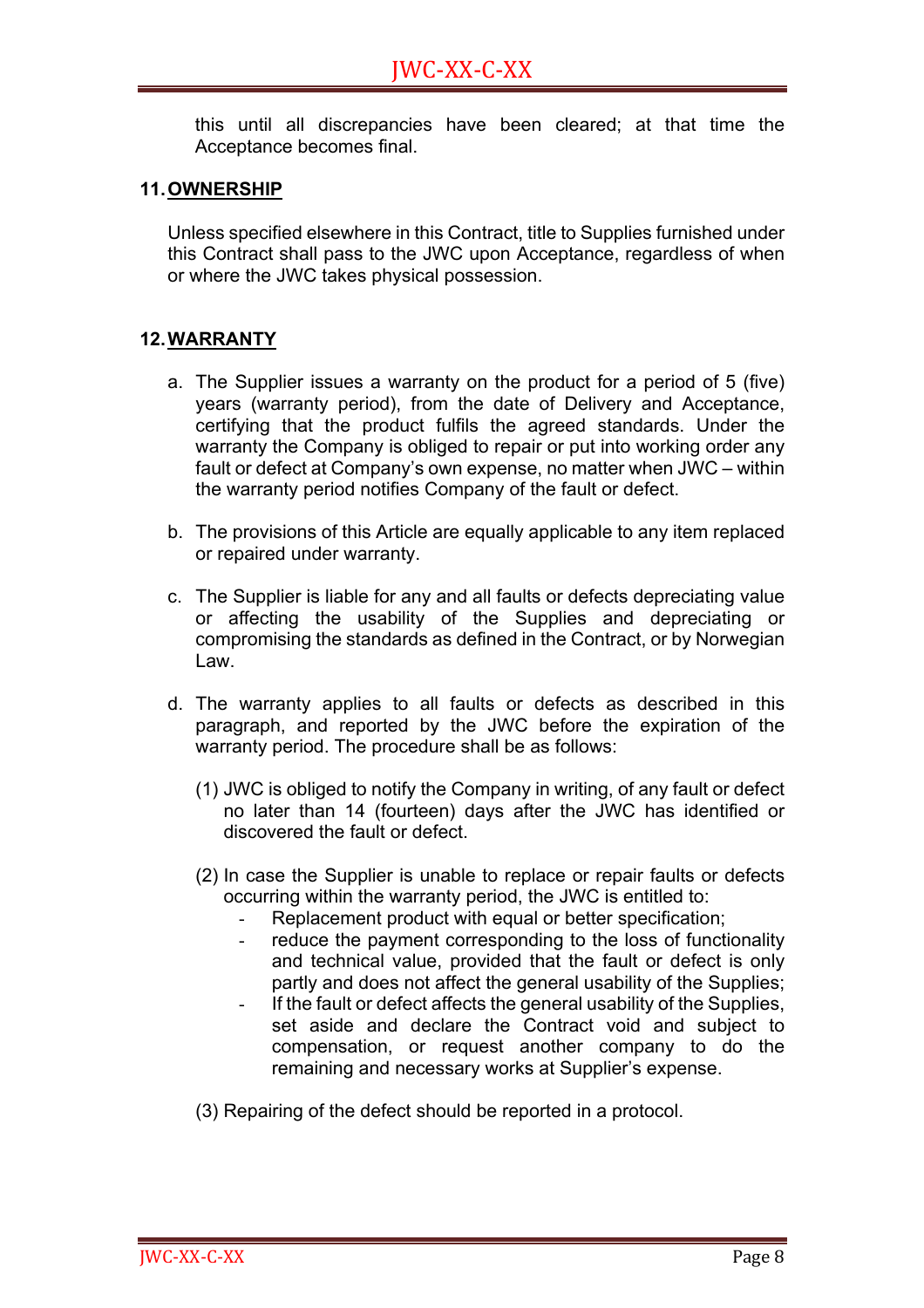- (4) In case of a provisional acceptance the warranty period starts at the date of provisional acceptance and ends 5 (five) years after the date of provisional acceptance.
- (5) Failure to agree upon any determination to be made under this Article shall be a dispute concerning a question of fact within the meaning of the "Disputes" Article of this Contract.
- (6) The rights and remedies of the JWC provided in this Article are in addition to and do not limit any rights afforded to the JWC by any other Article of the Contract.
- (7) The warranty period shall be extended by a period equal to the time taken by the Supplier to repair or replace the item (Supplies) under warranty.

#### **13.EXPORT CONTROL**

The Supplier warrants that, if applicable all necessary permits related to export control or other associated arrangements shall be valid prior to contract award. Should the Supplier require export pre-approval the JWC Legal Office will be provided a preview of said Suppliers request PRIOR to the Supplier submission to a Government entity. Upon validation of request by the JWC Legal Office, subject agreement or request may be submitted to appropriate authority.

#### **14.JWC REGULATIONS**

The Supplier shall comply with the applicable provisions of JWC regulations and Directives as communicated to it by the Contracting Officer.

#### **15.SUPPLIER NOTICE REGARDING DELAY**

In the event the Supplier encounters difficulty in meeting performance requirements, or when he anticipates difficulty in complying with the Contract delivery schedule or date, he shall immediately notify the Contracting Officer in writing, giving pertinent details; provided, however, that this data shall be informational only in character and that this provision shall not be construed as a waiver by the JWC of any delivery schedule or date, or of any rights or remedies provided by law or under this Contract.

#### **16.NOTICE OF ASSISTANCE WITH RESPECT TO PATENT AND COPYRIGHT INFRINGEMENT**

a. The Supplier shall report to the Contracting Officer, promptly and in reasonable written detail, each notice or claim of patent or copyright infringement based on the performance of this Contract of which the Supplier has knowledge.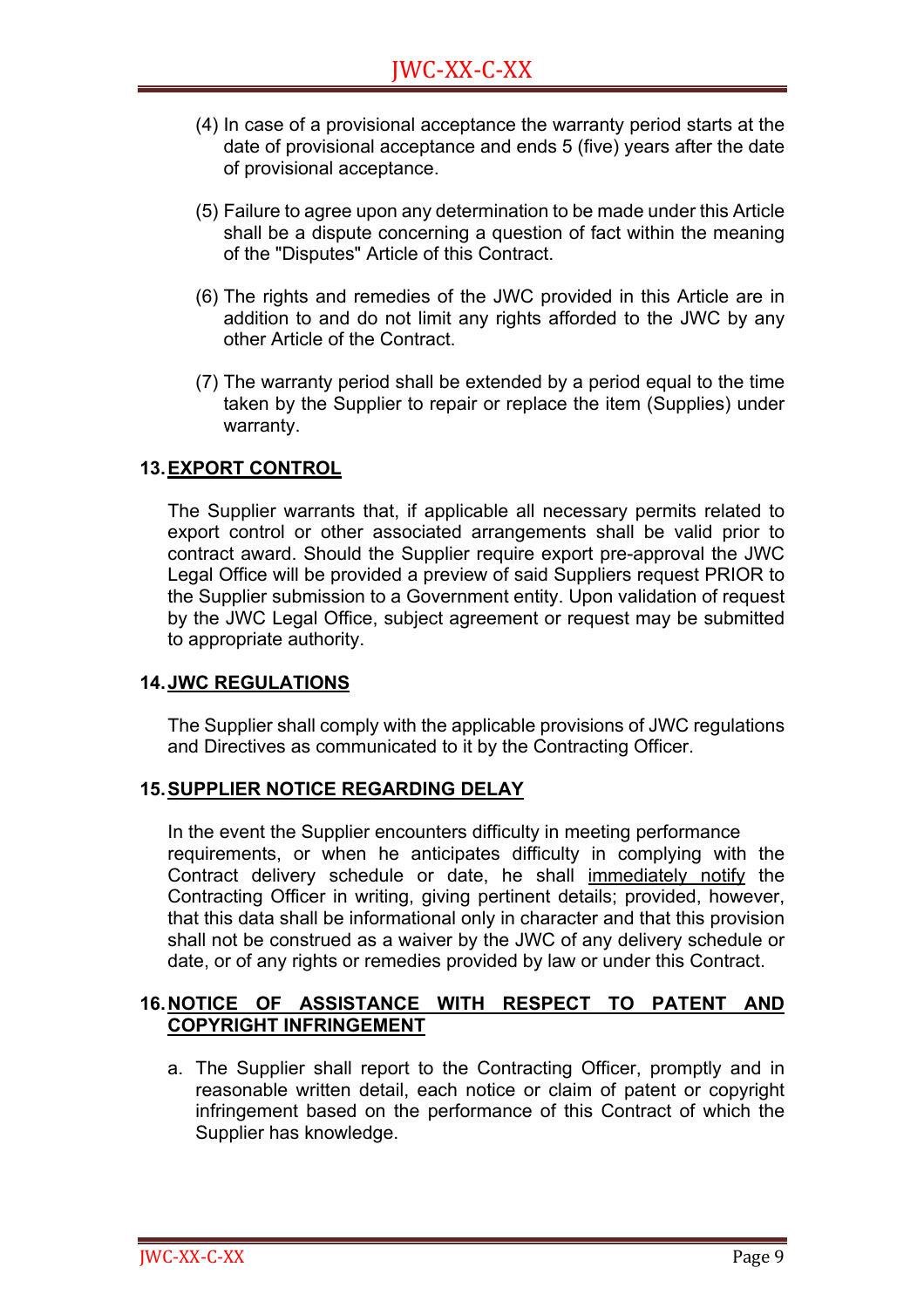- b. In the event of any claim or suit against the JWC on account of any alleged patent or copyright infringement arising out of the performance of this Contract or out of the use of any Supplies furnished or Work or Services performed hereunder, the Supplier shall furnish, free of charge, to the JWC, when requested by the Contracting Officer, all evidence and information in possession of the Supplier pertaining to such suit or claim.
- c. This Article shall be included in all Sub-Contracts.

#### **17.INTELLECTUAL PROPERTY**

- a. Unless the Supplier has advised the JWC before the acceptance of the Contract on existing third parties or Supplier's rights arising otherwise than by virtue of this Contract, and with due regard to national security regulations, all rights in the results of work undertaken by, or on behalf of, the JWC for the purpose of this Contract, including:
	- (1) any technical data specifications, report, drawings, computer software data, computer programs, computer databases, computer software, to include source code, resulting from performance of experimental, developmental, integration, testing, or research work which was specified as an element of performance in this Contract, documentation including software documentation;
	- (2) design data, specifications, instructions, test procedures;
	- (3) training material produced or acquired in the course of such work without prejudice to the residual rights of the Supplier to use the same or similar materials on future occasions in connection with work carried out for the JWC;
	- (4) Plans, drawings, manuals or instructional materials prepared or required to be delivered under this Contract for implementation management, installation, operation, maintenance and training purposes; and
	- (5) in particular, all rights, including copyright therein,

will vest in and be the sole and exclusive property of the JWC.

b. Technical data and software delivered under this Contract shall be marked with the number of this Contract, name of the Company and the rights transferred to JWC.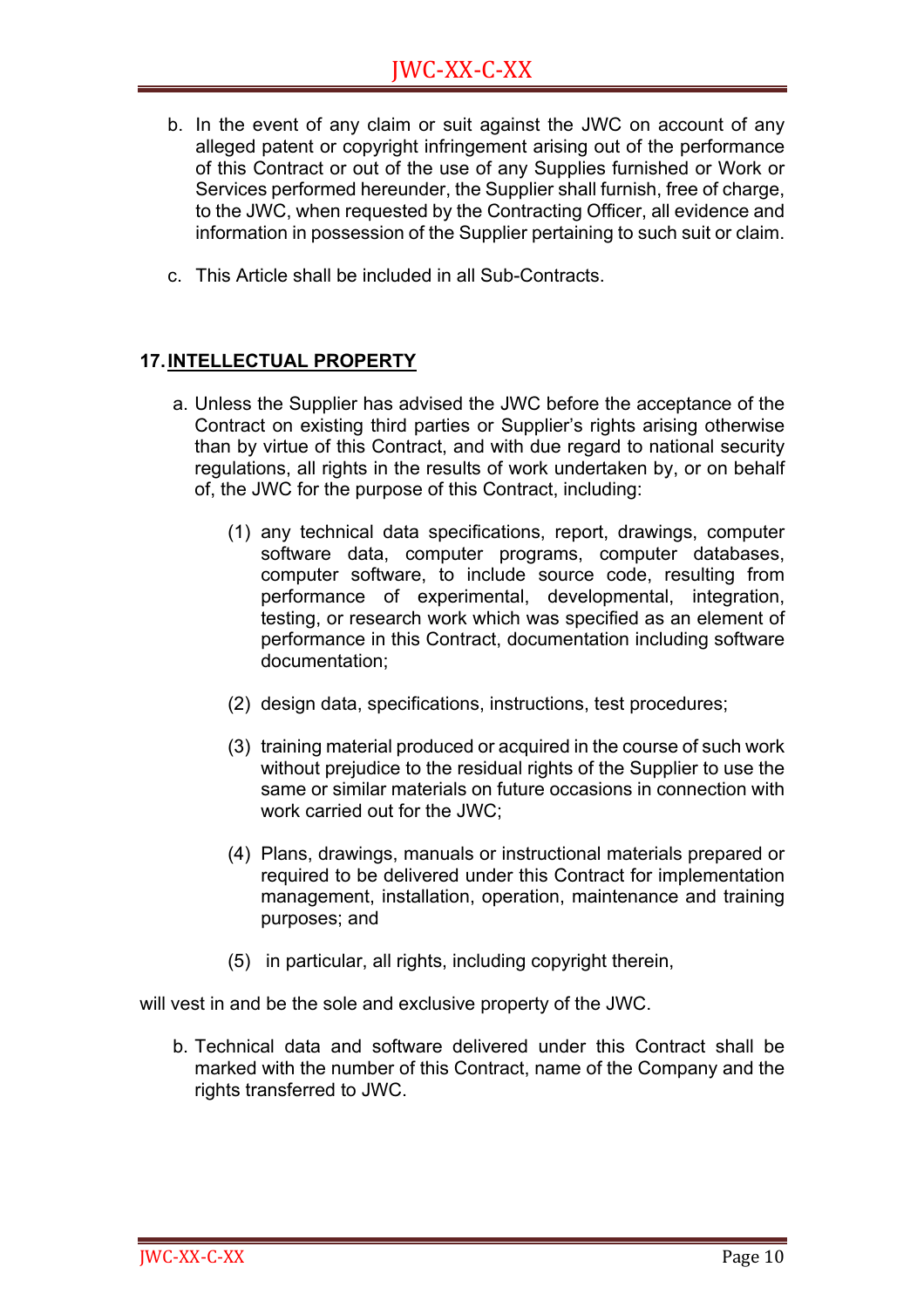#### **18.SOFTWARE RELEASES AND UPDATES**

- a. All software implemented on or delivered with the Supplies shall be at the start of Acceptance, the most recent versions or releases as available.
- b. The Supplier shall for duration of minimum five (5) years after Acceptance, and upon their availability, offer to the JWC all software changes, fixes and new releases. These shall be offered at no cost when they are offered free of charge on the commercial market.

#### **19.QUALITY ASSURANCE AND CONTROL; AUDIT**

- a. The Supplier shall have established a quality assurance system based on ISO 9000 Standards as applicable to the work, describing in which manner the Supplier will secure that the work will satisfy all quality requirements. Such system shall be subject to JWC's review and the JWC has the right to audit the Supplier's quality assurance system at any time during the term of the Contract.
- b. As a part of the quality assurance system the Supplier may be required to issue a Status Report on a regular basis. Typically such Report should contain the following:
	- (1) Summary of work completed in the reporting period,
	- (2) Current and/or anticipated problems/deficiencies, if any;
	- (3) Closing date(s) for open issues, if any;
	- (4) Comments/Queries.
- c. JWC reserves the right to inspect any facilities required by the Supplier or to fulfil the obligations of this Contract, at any time.
- d. The JWC audit personnel or any person designated by the Contracting Officer shall have the right to inspect or audit the Supplier's account books and to make such inspections or audits as may be considered necessary to verify and ensure strict compliance with all provisions of this Contract and with the applicable JWC Directives.
- e. The Supplier agrees that the JWC or any of its duly authorized representatives shall, until the expiration of 5 (five) years after final payment under this Contract, have access to and the right to examine any pertinent books, documents, papers, and records of the Supplier involving transactions related to this Contract. The Supplier further agrees to include in all his Sub-Contractor(s) hereunder a provision substantially set for in this paragraph.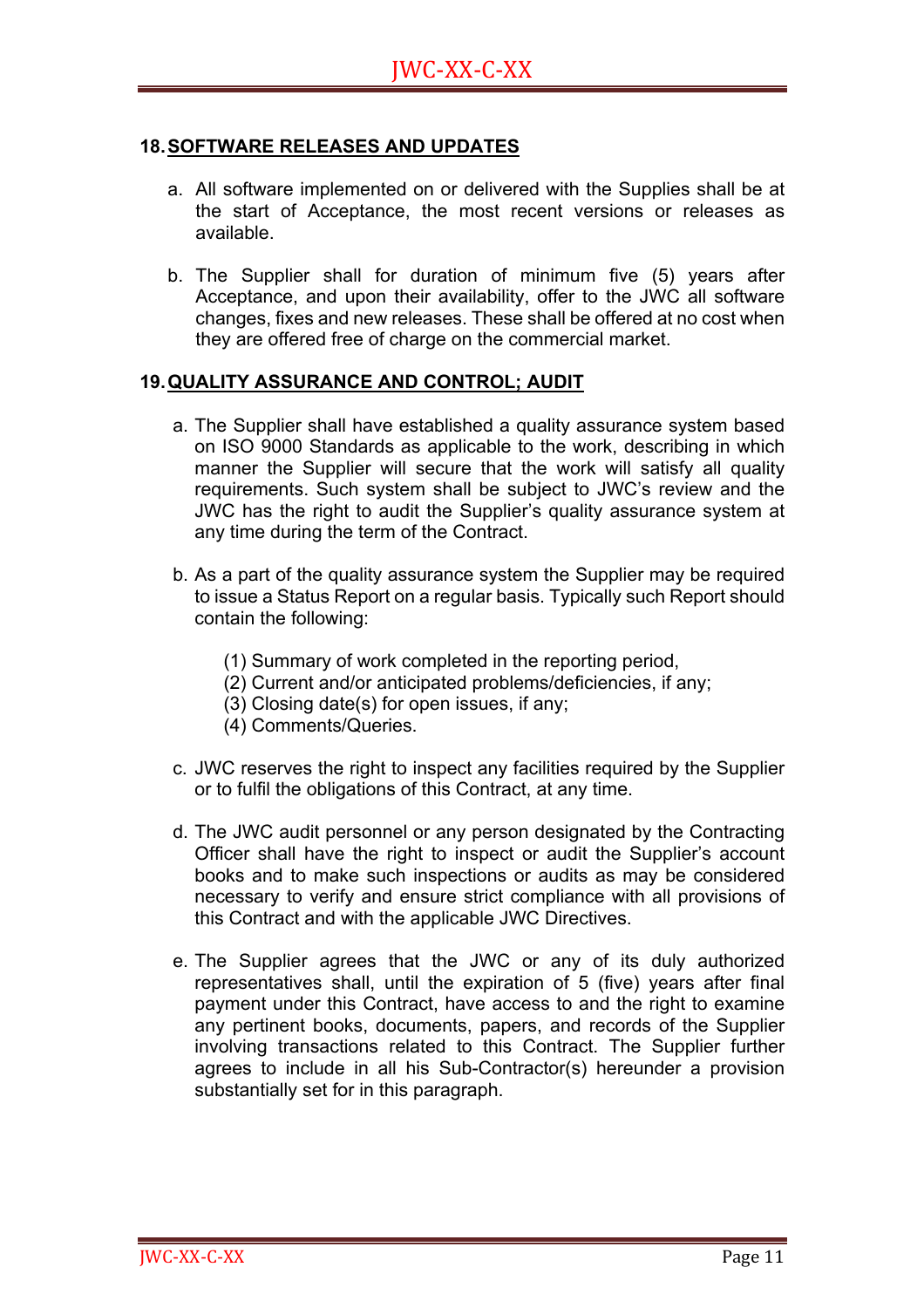#### **20. QUALITY IMPROVEMENT**

- a. If the quality inspections and assessments show a need for improvement the Supplier shall submit an action plan to the Contracting Officer. The plan shall contain information on how the Supplier will solve the issues and a time schedule for implementation of the improvements. The plan must be approved by the Contracting Officer in writing.
- b. The Supplier shall keep up with developments in its professional field and, subject to the written approval of the Contracting Officer, make changes to improve and develop the services provided to the JWC.

#### **21. HEALTH, SAFETY AND INCIDENT PREVENTION**

The Supplier is obligated to ensure that personnel working inside the JWC areas are working in accordance with applicable national or local laws, codes and/or regulations as well as JWC Directives and Standard Operating Procedures (SOPs). If the Contracting Officer notifies the Supplier in writing of any non-compliance in the performance of this Contract, with safety and health rules and requirements and the Supplier fails to take immediate corrective actions, the Contracting Officer may order the Supplier to stop all or part of the Work until satisfactory corrective action has been taken. Such order to stop Work shall not entitle the Supplier to an adjustment of the price or other reimbursement for resulting increased costs, or to adjustments of the delivery or performance schedule.

#### **22.PENALTIES**

If, JWC impose penalties on the Supplier, such penalties shall amount to 0.5% (zero point five percent) of the total contract price for each Day following the delivery date(s) specified in the Contract, not to exceed 10% (ten percent) of the total contract price. The penalties for the delay may be deducted by the JWC from any sum(s) due, or to become due, to the Supplier.

#### **23.DELAY NOT ATTRIBUTABLE TO THE SUPPLIER**

If at any time the Supplier is delayed in providing the Supplies or in fulfilling any other obligation under the Contract due to any cause beyond the Supplier's reasonable control, including but not limited to Force Majeure, the Contracting Officer may, by written notice, extend the delivery date(s) or fulfilment of any other obligation for such period of time as the JWC grants at its sole discretion.

#### **24.INDEMNITY**

The Supplier shall indemnify and hold the JWC and its personnel, agents and employees harmless from any and all claims, suits, demands, liabilities, damages, losses and expenses of any nature or kind arising from:

(1) any personal injury or damage of any property arising out of or in any way connected with any act or omission by the Supplier and/or the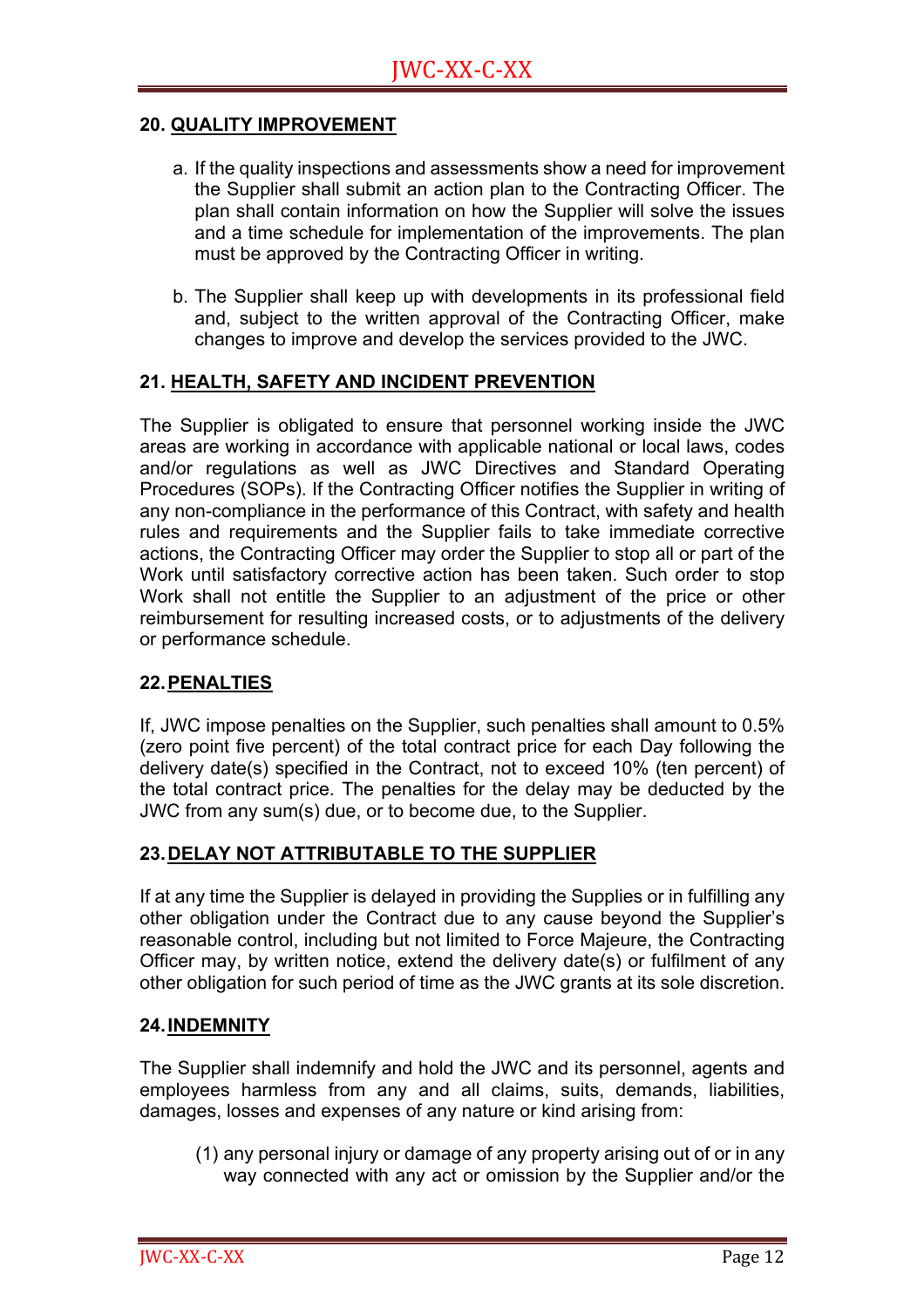Contractors in the provision of services under the Contract, unless it is caused from negligence on the part of the JWC and/or JWC's personnel;

- (2) any taxes or other payments owed by the Supplier and/or the Contractors to any governmental agency as a result of any services provided hereunder, and any compensation owed to any employee of the Supplier for services provided hereunder;
- (3) any claim by any third party that the Supplies, the Work or materials provided hereunder infringes a copyright, patent, trade secret or other intellectual property right of such third party;
- (4) acts or omissions of the Supplier or its employees, agents and Sub-Contractors in the performance of the Contract.

#### **25.TERMINATION**

#### **25.1. TERMINATION FOR CONVENIENCE OF JWC**

- a. The Contracting Officer reserves the right to terminate this Contract, or any part hereof, for its sole convenience by serving a 30 (thirty) Day written notice to the Supplier.
- b. In the event of such termination, the Supplier shall immediately stop all Work hereunder and shall immediately cause any and all of its suppliers and Sub-Contractors to cease work.
- c. Subject to the terms of this Contract, the Supplier shall be paid a percentage of the Contract price reflecting the percentage of the Work performed prior to the notice of termination, plus reasonable charges the Supplier can demonstrate to the satisfaction of the JWC using its standard record keeping system have resulted from the termination, but in no case shall the total amount of payment to the Supplier exceed the agreed Contract price.
- d. The Supplier shall have no claim for damages, compensation, loss of profit or otherwise except as provided in this Article.
- e. The Supplier shall continue the performance of this Contract to the extent not terminated under the provision of this Article.

#### **25.2. TERMINATION FOR DEFAULT**

- a. The Contracting Officer may, subject to the provisions of paragraph c. below, by written notice of default to the Supplier, terminate the whole or any part of this Contract in any one of the following circumstances:
	- i. If the Supplier fails to make delivery of the Supplies or to perform the Work within the time specified herein or any extension thereof; or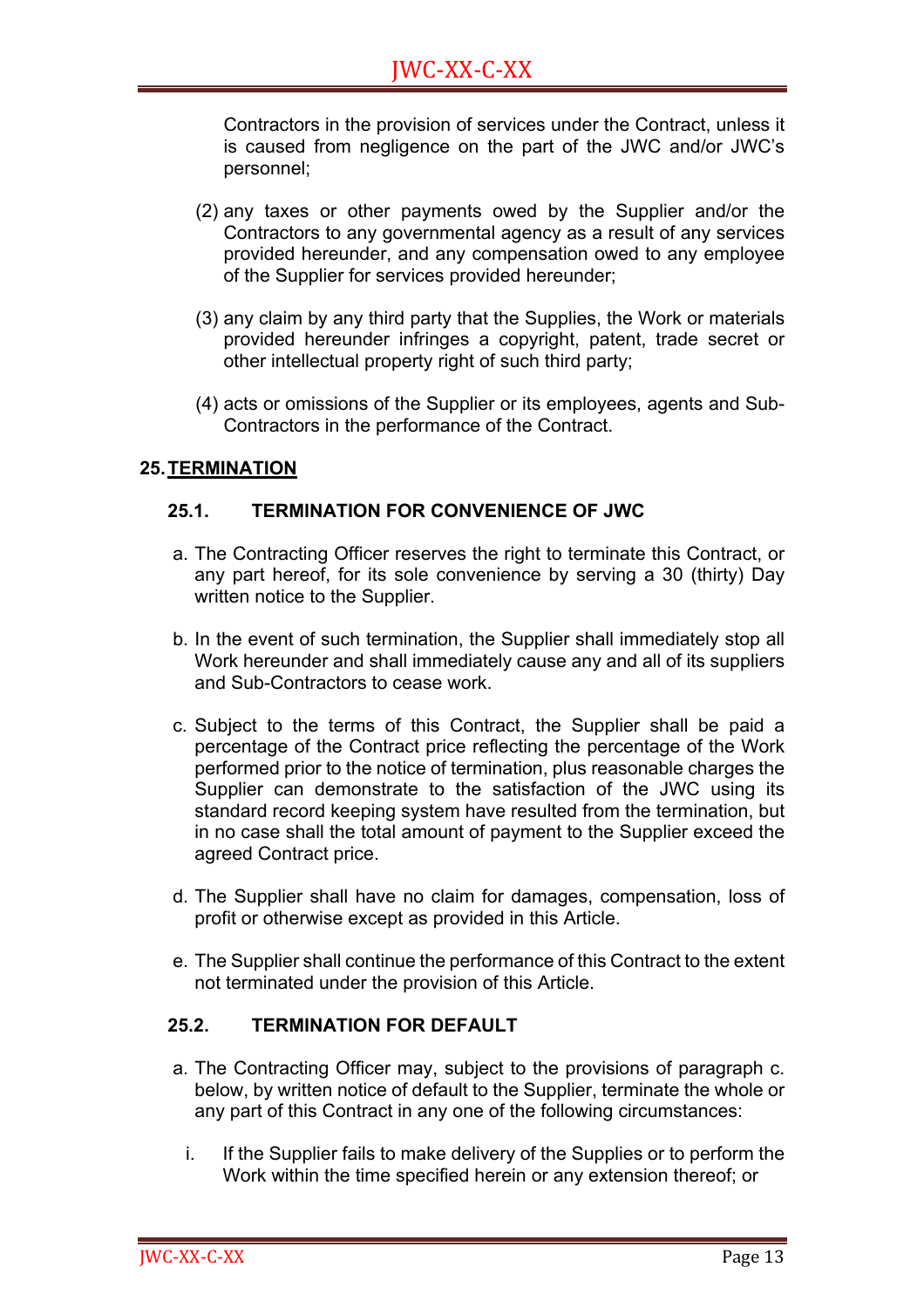- ii. If the Supplier fails to perform or comply with any or all of the other provisions of this Contract, or does not make adequate progress such that failure endangers performance of this Contract in accordance with its terms and in either of these two circumstances does not cure such failure within a period of 10 (ten) Days (or such longer period as the Contracting Officer may authorize in writing) after receipt of notice from the Contracting Officer specifying such failure.
- b. In the event the JWC terminates this Contract in whole or in part as provided in paragraph a, of this Article, the JWC may impose penalties in accordance with Article 22 of this General Terms and Conditions. The JWC may also procure Supplies or Work similar to those so terminated and the Supplier shall be liable to the JWC for any excess costs for such similar Supplies or Work. The Supplier shall continue the performance of this Contract to the extent not terminated under the provisions of this Article.
- c. If this Contract is partly terminated as provided in paragraph a. of this Article, the JWC, in addition to any other rights provided in the Article, may require the Supplier to transfer the ownership and deliver to the JWC in the manner and to the extent directed by the Contracting Officer:
	- (1) Any completed Supplies and
	- (2) Such partially completed Supplies and materials, parts, tools, die, jigs, fixtures, plans, drawings, information and contract rights (hereinafter called "Manufacturing materials") as the Supplier has specifically produced or specifically acquired for the performance of such part of this Contract as has been terminated; and the Supplier shall, upon direction of the Contracting Officer, protect and preserve property in the possession of the Supplier in which the JWC has an interest. Payment for completed Supplies delivered to and accepted by the JWC shall be at the contract price. Payment for manufacturing materials delivered to and accepted by the JWC and for the protection and preservation of property shall be in an amount agreed upon by the Supplier and the Contracting Officer; failure to agree such amount shall be a dispute concerning a question of fact within the meaning of the Article of this Contract entitled "Dispute". The JWC may withhold in accordance with Norwegian law from amounts otherwise due the Supplier for such completed Supplies or manufacturing materials such sum as the Contracting Officer determines to be necessary to protect the JWC against loss.
- d. If, after notice of termination of this Contract under the provisions of this Article, it is determined for any reason that the Supplier was not in default under the provisions of this Article, or that the default was excusable under the provisions of this Article, the rights and obligations of the parties shall be the same as if the notice of termination had been issued pursuant to such Article.,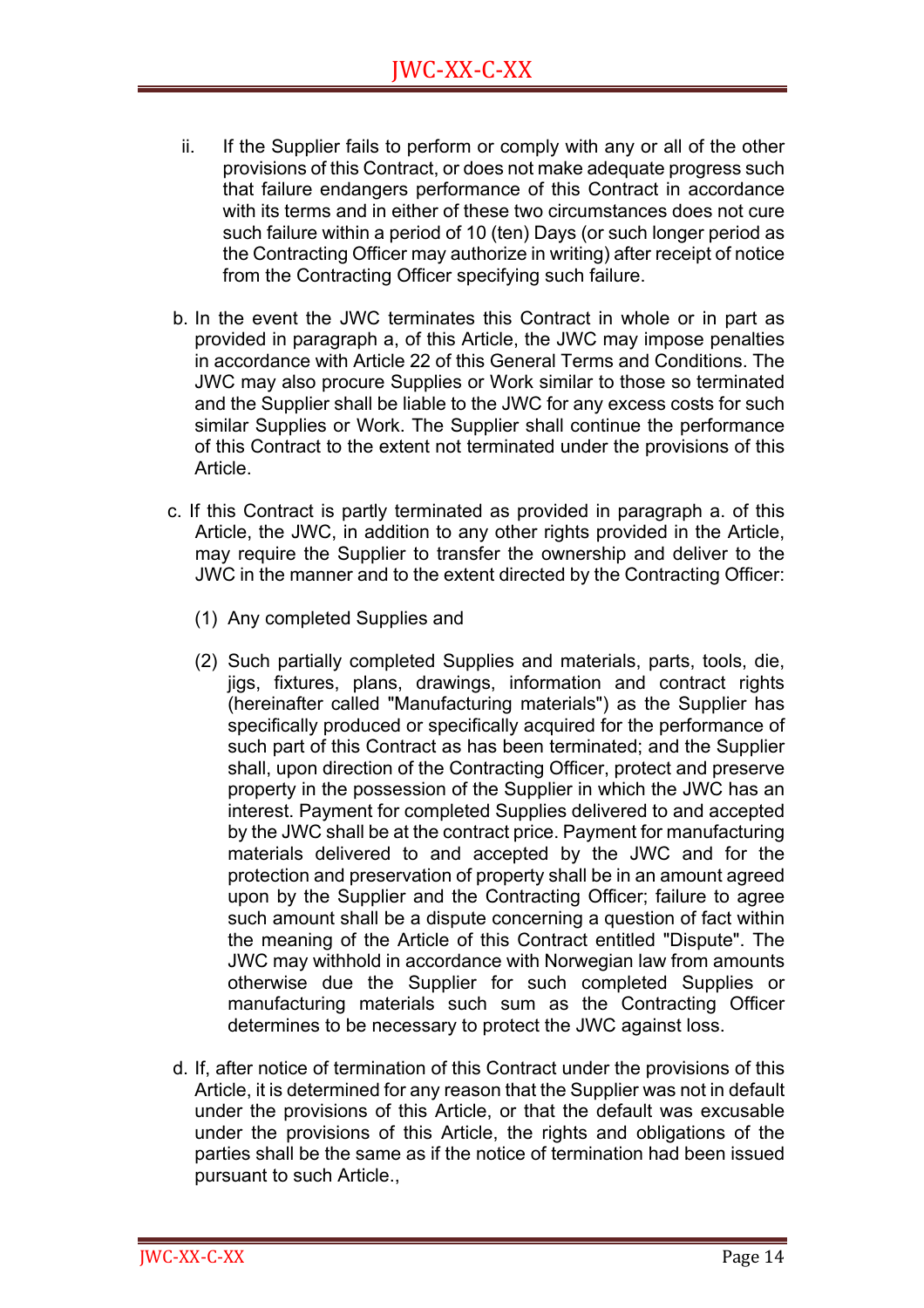e. Both Parties are under duty of good faith. The Contract includes not only the specific terms, but also law and customary practice applicable in the place where the Contract is to be carried out and to the Type of Trade to which the Contract relates.

#### **25.3. TERMINATION FOR INSOLVENCY, BANKRUPCY, ETC.; NOTICE**

- a. Should the Supplier become insolvent or should control of the Supplier change by virtue of insolvency, the Contracting Officer may with immediate effect and without prejudice to any other right or remedy available to it, suspend performance or the Supplier's obligations or terminate the Contract with immediate effect, by providing the Supplier with written notice thereof.
- b. Should the Supplier be adjudged bankrupt, or should the Supplier make a general assignment for the benefit of its creditors, or should a receiver be appointed on account of the Supplier's insolvency, the Contracting Officer may, without prejudice to any other right or remedy available to it, terminate the Contract with immediate effect providing the Supplier with written notice thereof.
- c. The Supplier shall immediately give written notice to the Contracting Officer of the occurrence of any circumstance known or likely to alter materially the Supplier's legal or financial status, including but not limited to actual or pending liquidation, reorganization, change of ownership, insolvency or bankruptcy.

#### **26.CORRUPTION AND ILLICIT GRATUITIES**

- a. The Supplier certifies that neither it nor its agents, employees or representatives have offered or given any gratuity whatsoever to any JWC personnel, with a view to securing a Contract or favorable treatment with regard to the award, modification or execution of this Contract.
- b. The Contracting Officer may, by registered letter, terminate this Contract without notice if it is found, after an investigation instituted by the JWC, that gratuities (in the form of entertainment, gifts or others) were offered or given by the Supplier, its agents, employees or representatives to JWC personnel with respect to the award of this Contract or to the taking of any decision regarding its executions.

#### **27.PROHIBITION OF SEXUAL EXPLOITATION AND ABUSE, AND SEXUAL HARASSMENT**

a. The Contractor shall take all appropriate measures to prevent and respond to sexual exploitation or sexual abuse ("SEA") and sexual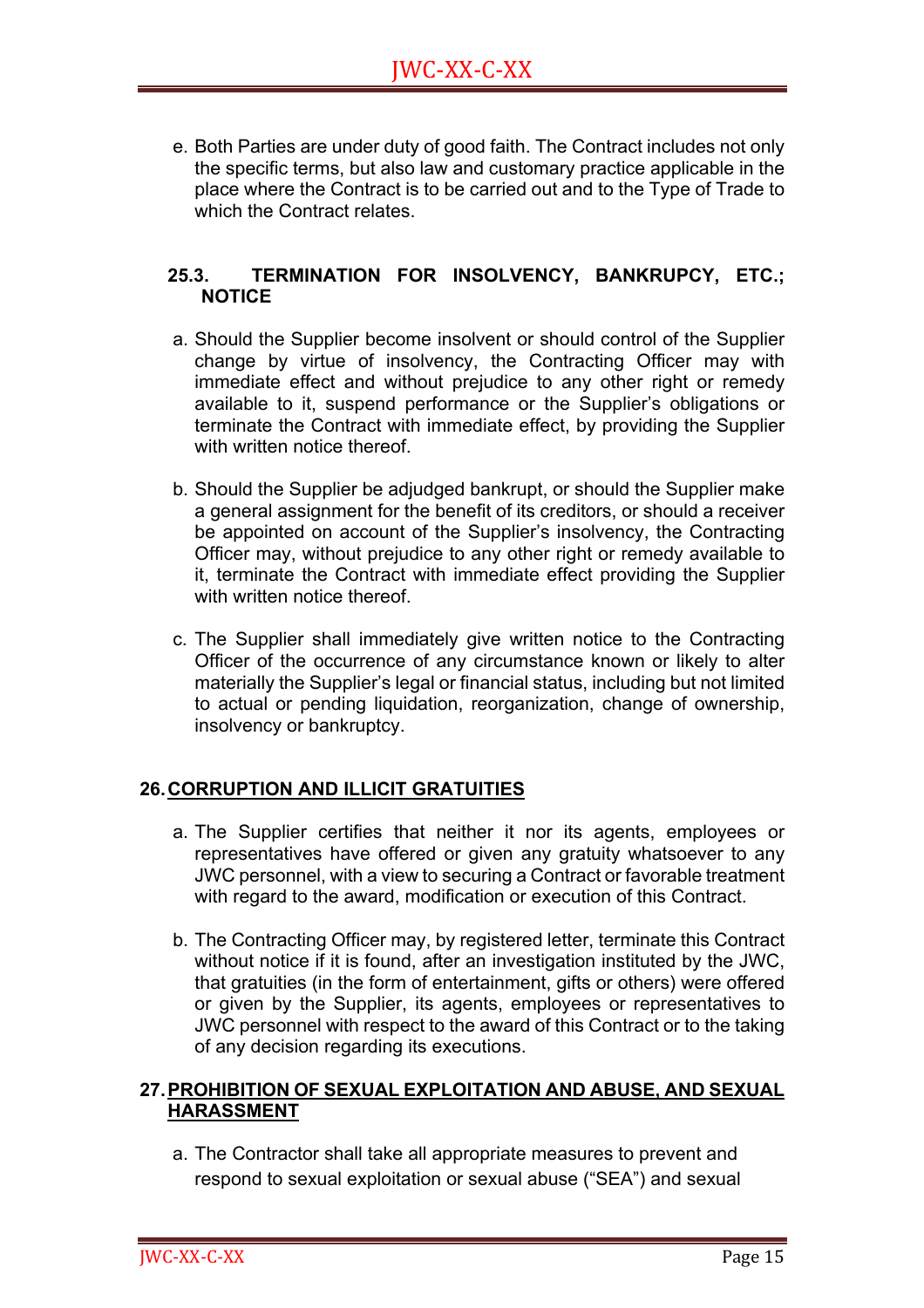harassment ("SH") of anyone by its employees or any other persons engaged and controlled by the Contractor to perform any services under the Contract") including but not limited to vetting its potential employees. In the performance of the Contract, the Contractor shall comply with the standards of conduct set forth in the "The NATO Policy on Preventing and Responding to Sexual Exploitation and Abuse" of 20 November 2019.

- b. In particular, the Contractor and Contractor's Employees shall not engage in any conduct that would constitute sexual exploitation or sexual abuse:
	- 1) Sexual Exploitation is any actual or attempted abuse of a position of vulnerability, differential power, or trust, for sexual purposes, including, but not limited to, profiting monetarily, socially or politically from the sexual exploitation of another. Acts that constitute sexual exploitation include, but are not limited to, the exchange of money, goods or other commodities and or services, employment or any exchange of assistance that is due to the local population in exchange for sex, including sexual favours or other forms of humiliating, degrading or exploitative behaviour. All such transactional sex, including the exploitation of the prostitution of others, is a form of sexual exploitation. Sexual relationships based on inherently unequal power dynamics are a form of sexual exploitation.
	- 2) Sexual abuse is any actual or threatened physical intrusion of a sexual nature, whether by force or under unequal or coercive conditions. Acts that constitute sexual abuse include, but are not limited to, any action or behaviour of a sexual nature that coerces, threatens or forces a person to engage in a sexual activity, or any unlawful sexual activity with a person under the age of 18.
- c. Contractor and Contractor's Employees will also not engage in any conduct that would constitute sexual harassment:
	- 1) SH is any unwelcome and unwanted behaviour of a sexual nature, whether verbal or physical that is offensive and creates a hostile or intimidating work environment.
	- 2) SH may include unwelcome sexual advances, unsolicited requests for sexual favours, or any other behaviour of a sexual nature that might reasonably be expected or be perceived to intimidate, cause offense or humiliation to another, when such conduct interferes with work or is made a condition of employment. SH is particularly egregious when it is linked with direct or implied threats or promises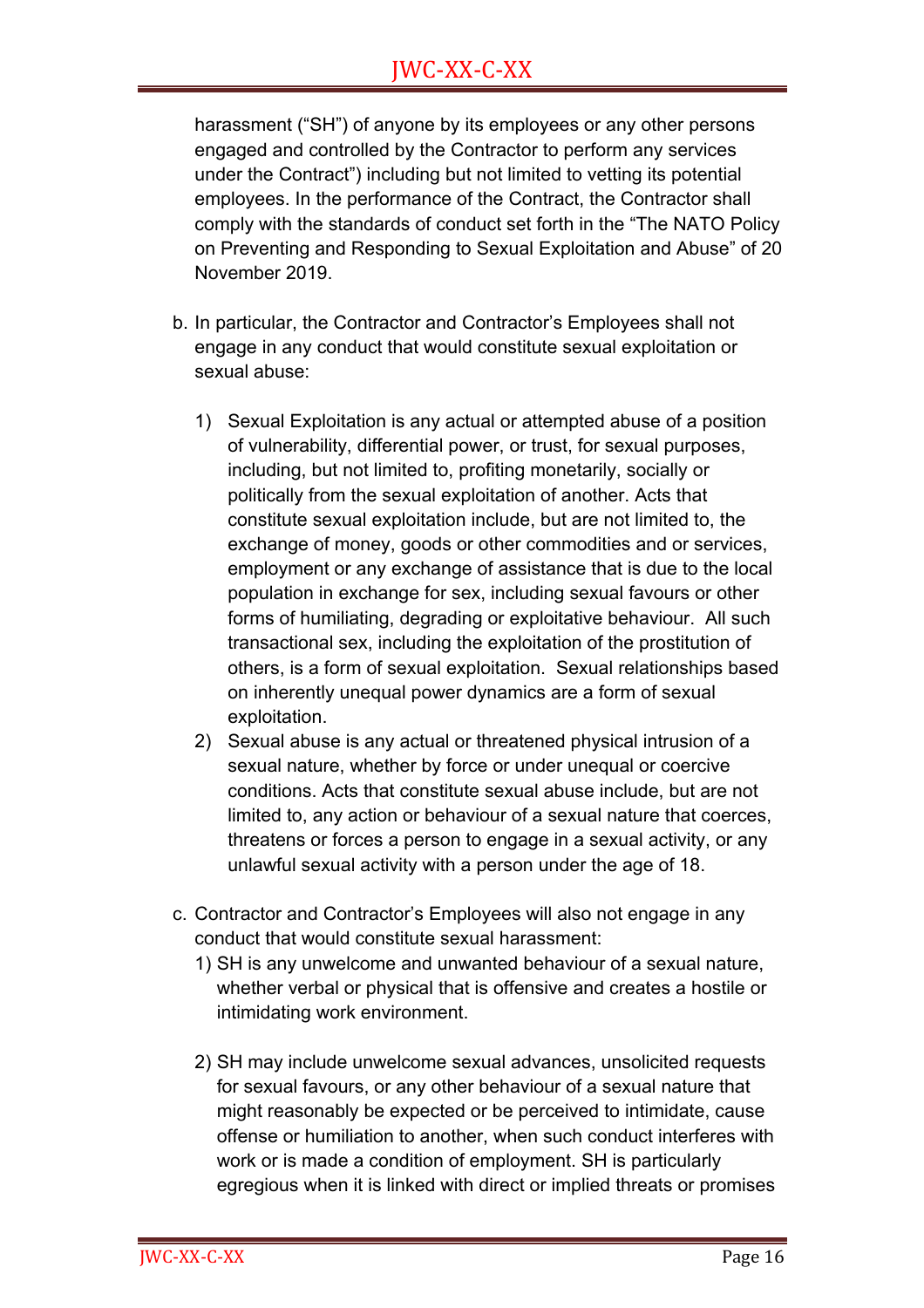about career prospects ("quid pro quo" harassment).

- 3) SH may occur between persons of any gender who can be either the target or the perpetrators of SH.
- d. Contractor and Contractor's Employees will also not engage in any conduct that would constitute workplace discrimination (i.e. gender, race or ethnic origin, religion or belief, disability, age or sexual orientation, etc.) and others counter to HQ SACT and NATO's code of conduct policies.
- e. In the performance of the Contract, should sufficient information of conduct described above against the Contractor or Contractor's Employees be brought to JWC's attention, JWC shall commence a review into the Contractor's or Contractor's Employees' conduct in this regard in accordance with JWC regulations, rules, policies and procedures.

The Contractor acknowledges and agrees that any breach of any of the provisions set forth in this Clause, shall constitute a breach of an essential term of the Contract, and, in addition to any other legal rights or remedies available to any person, may give rise to grounds for suspension or termination of the Contract. In addition, nothing herein shall limit the right of JWC to refer any alleged breach of the foregoing standards of conduct or any other terms of the Contract to the relevant national authorities for appropriate legal action.

#### **28.ORGANISATIONAL CONFLICTS OF INTERESTS**

- a. Organisational conflicts of interest may occur when factors create an actual or potential conflict of interest on an instant contract, or when the nature of the work performed on the instant contract creates an actual or potential conflict of interest on a future acquisition. In the latter case, some restrictions on future activities of the contractor may result.
- b. Contractors must implement a programme to monitor, detect, and mitigate/remediate organisational conflicts of interest. While Contracting Officers retain authority to approve mitigation or remediation measures once organizational conflicts of interest are identified, the primary burden of detecting, identifying and disclosing organisational conflicts of interest to the contracting officer and proposing suitable mitigation or remediation measures falls on the contractor.
- c. The two underlying principles regarding organisational conflicts of interest are:

i. Preventing the existence of conflicting roles that might bias a contractor's judgment; and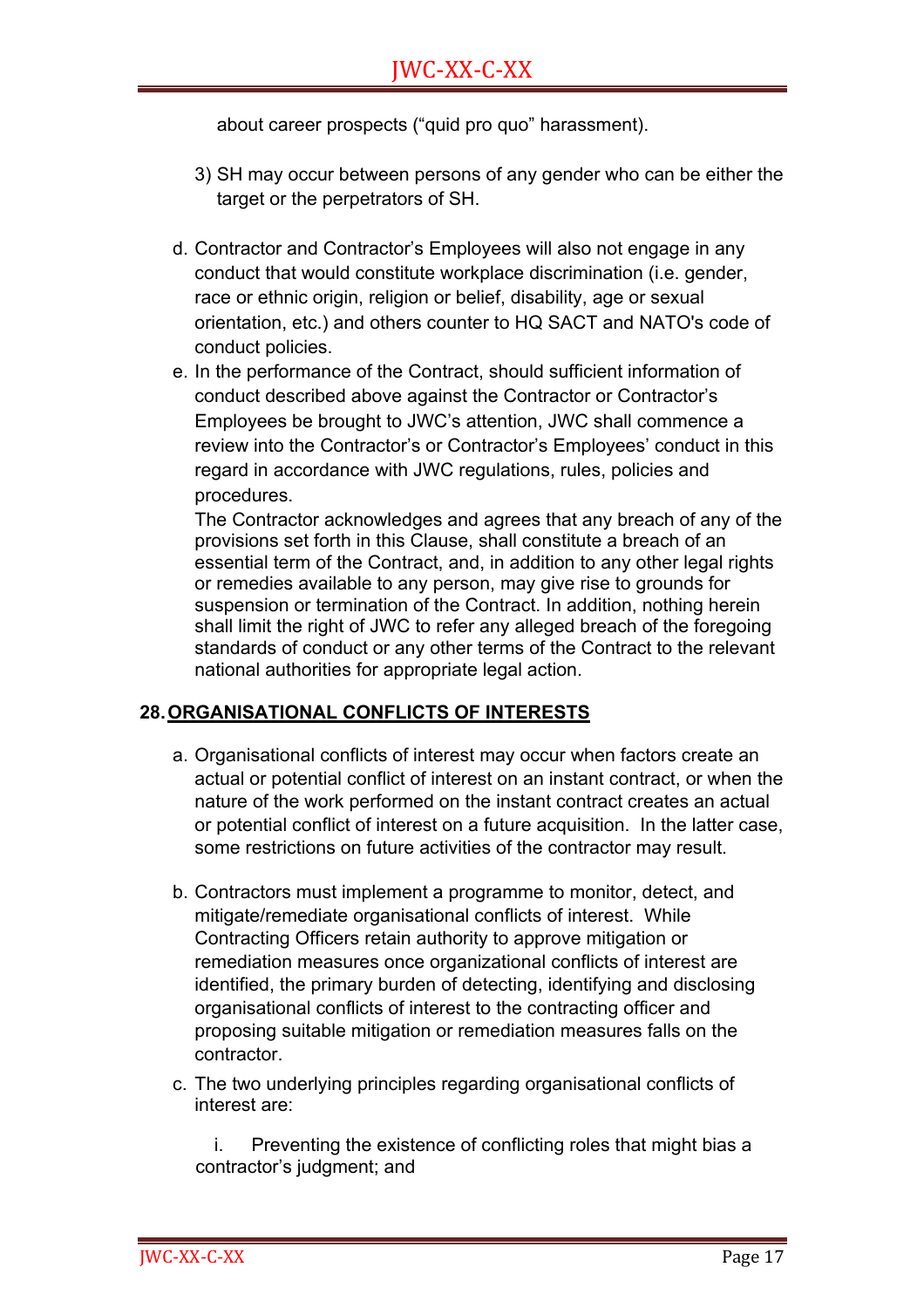ii. Preventing unfair competitive advantage. An unfair competitive advantage exists where a contractor competing for award of any contract possesses:

> 1. Proprietary information that was obtained from a NATO official, staff member, or NATO contractor without proper authorisation; or

2. Information that is relevant to the contract but is not available to all competitors, where such information would assist that contractor in obtaining the contract.

d. Contracting officers and potential bidders shall analyse planned acquisitions in order to:

i. Identify and evaluate potential organisational conflicts of interest as early in the acquisition process as possible; and

ii. Avoid, neutralise, or mitigate significant potential conflicts before contract award, where possible, or post award when the organizational conflict of interest is not revealed prior to award.

- e. The contracting officer shall award the contract to the apparent successful bidder unless a conflict of interest is determined to exist that cannot be avoided or mitigated. Before determining to withhold award based on conflict of interest considerations, the contracting officer shall notify the contractor, provide the reasons therefor, and allow the contractor a reasonable opportunity to respond. If the contracting officer finds that it is in the best interest of the JWC to award the contract notwithstanding a conflict of interest, the Contracting Officer will issue a waiver and disclose the award and the existence of the organisational conflict of interest to the Financial Controller. The waiver request and decision shall be included in the contract file.
- f. Obligations of the Parties.

i. When a Contractor or Prospective Contractor becomes aware of the existence or potential for an organisational conflict of interest, the Contractor is obligated to disclose the existence, nature, and supporting evidence of the conflict. Contractors or Prospective Contractors will be deemed to be aware of the existence or potential for an organisational conflict of interest when the Contractor or Prospective Contractor actually knows or reasonably should know of the existence of the actual or potential organisational conflict of interest.

ii. If the Contracting Officer becomes reasonably aware that the award of a contract will restrict the contractor's eligibility for future contract work, the Contracting Officer will disclose this fact in writing to the Contractor prior to the award, where practicable, and will permit the Contractor or prospective Contractor 7 days to make an election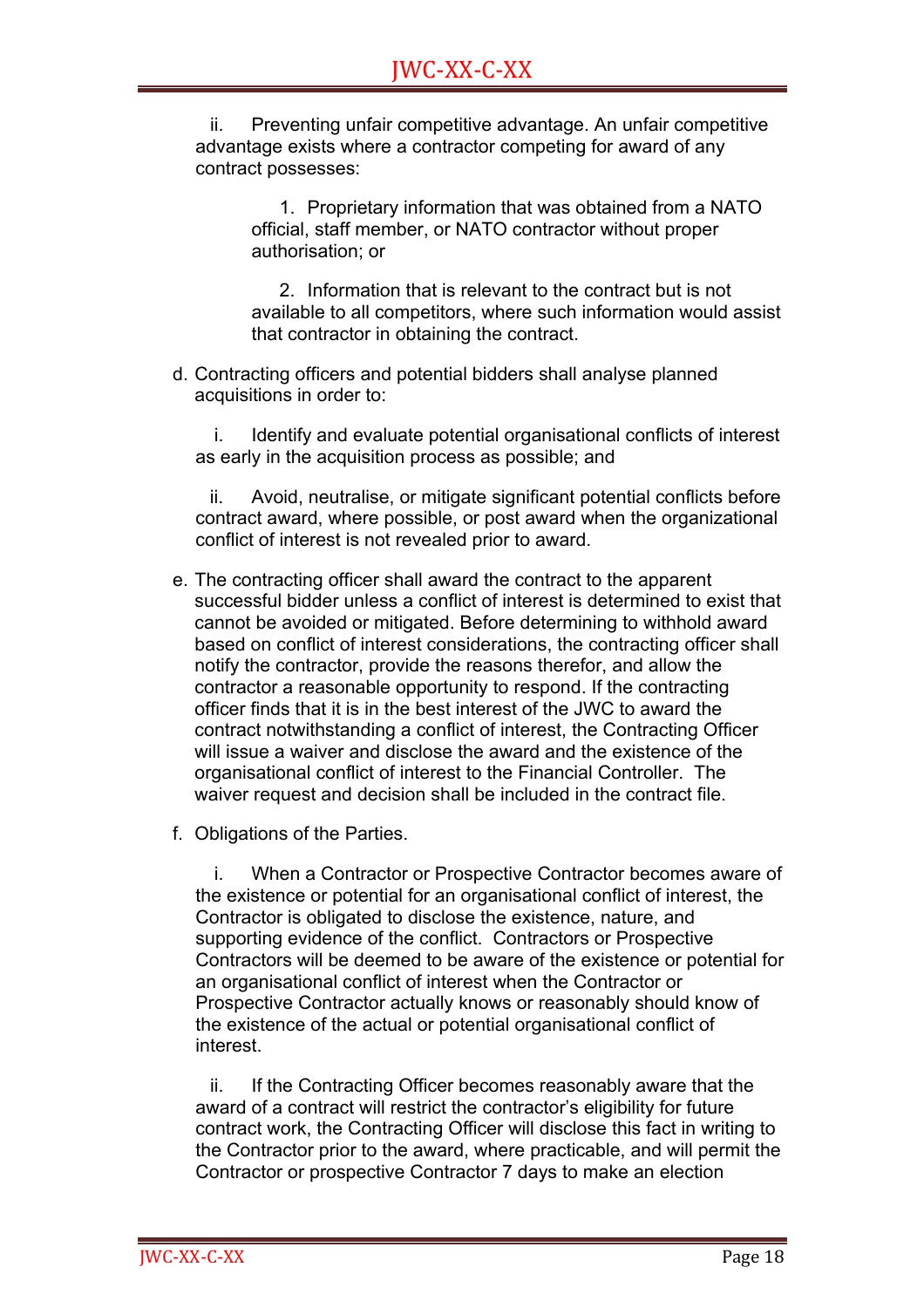regarding award, discontinuing performance, or submitting an OCI mitigation plan for the Contracting Officer's approval. The sufficiency of the OCI mitigation plan is in the Contracting Officer's sole discretion.

#### **29.INSURANCE**

The Supplier shall be responsible for holding any required insurances under Norwegian Law at own cost.

#### **30.TAXES AND CUSTOMS CHARGES**

Specifically, under Article 14, paragraph 14-2, sub-item g) (1) of the Supplementary Agreement between the Kingdom of Norway and Headquarters Allied Command Transformation and Supreme Headquarters Allied Powers Europe, the Supplier, acting on behalf of the JWC, is granted tax exemption on sales under this Contract.

#### **31.PURCHASE ORDERS**

- a. JWC Purchase Order(s), shall form an implemented part of this Contract. All Purchase Orders must be confirmed in writing by the Supplier. Purchase Order confirmations stating the agreed price and delivery date shall be sent to the JWC within 2 (two) days from the Purchase Order.
- b. All JWC's Purchase Orders contains an eight-digit Purchase Order number and are duly signed by the JWC's Contracting Officer. Purchase Orders which does not contain a Purchase Order Number and/or the Contracting Officer's signature shall be refused by the Supplier and promptly notified to the JWC.

#### **32.INVOICES & PAYMENTS**

- a. In order for the JWC to make timely payment, the Supplier will provide an original invoice, which must be exclusive of al taxes VAT and all other taxes (Article VIII of Paris Protocol, dated 28 August 1952, applies).
- b. **Note**; the text above is not applicable to Norwegian companies. **Norwegian companies must explicitly define VAT in each invoice**.
- c. All invoices must contain:
	- (1) Name and address of the Supplier
	- (2) Invoice Date and Number
	- (3) Description, quantity, unit of measure, unit price of the items delivered
	- (4) All relevant Banking Details including SWIFT- and/or IBAN-code
	- (5) Relevant Purchase Order number and Purchase Order or Contract line item number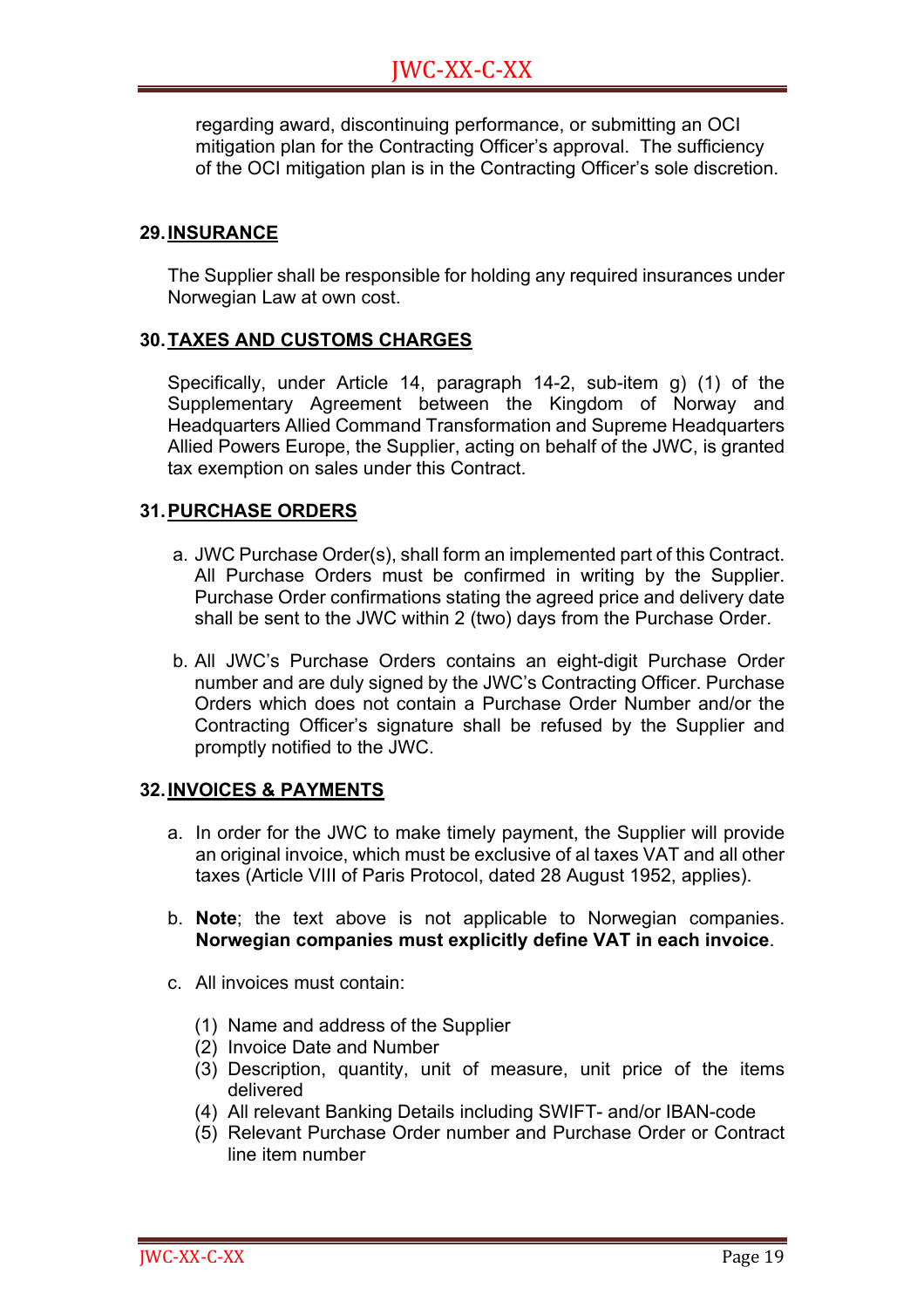- (6) Name, title and contact details of person to be notified of any matters related to the subject invoice
- d. Invoices are to be submitted to:

#### **EMAIL**

**Send your invoice(s) to: invoice@jwc.nato.int The invoice needs to be one document, all pages in one file. Use .pdf files only Please ensure your invoice includes:** 

**1) Purchase Order (PO) Number**

 **2) PO Amount**

**3) PO Description** 

- **4) Invoice Date**
- **5) Bank Info**
- e. Standard terms of payment are 30 (thirty) days net upon completion of service and the JWC receipt of invoice. All invoices must be accompanied by supporting documents. Invoice-fees and/or any other administration charges or fees will not be accepted.
- f. Payment for any Supplies by the JWC shall not be deemed an Acceptance thereof.
- g. Electronic Fund Transfer is the prescribed method of payment for the JWC. All Suppliers to the JWC must complete and submit a Supplier Registration Form which can be found at www.jwc.nato.int.

#### **33.WITHOLDING OF PAYMENT**

Without prejudice to any other right or remedy the JWC may have, the JWC may withhold any payment or part(s) thereof to the Supplier to the extent necessary to protect the JWC from loss under the Contract on account of any breach or default by the Supplier. Any such withholding by the JWC shall not affect the Supplier's obligation to continue performance under this Contract. The JWC shall inform the Supplier in writing of its intent to withhold payment. No interest shall accrue on payments withheld by the JWC in accordance with this Article.

#### **34.CURRENCY AND EXCHANGE RATES**

- a. Unless otherwise stipulated in the Contract or required by applicable law, each payment shall:
	- (1) be made in Norwegian Kroner (NOK); or
	- (2) if transferred on a currency other than NOK, be calculated in accordance with the monthly JWC exchange rate then in effect; and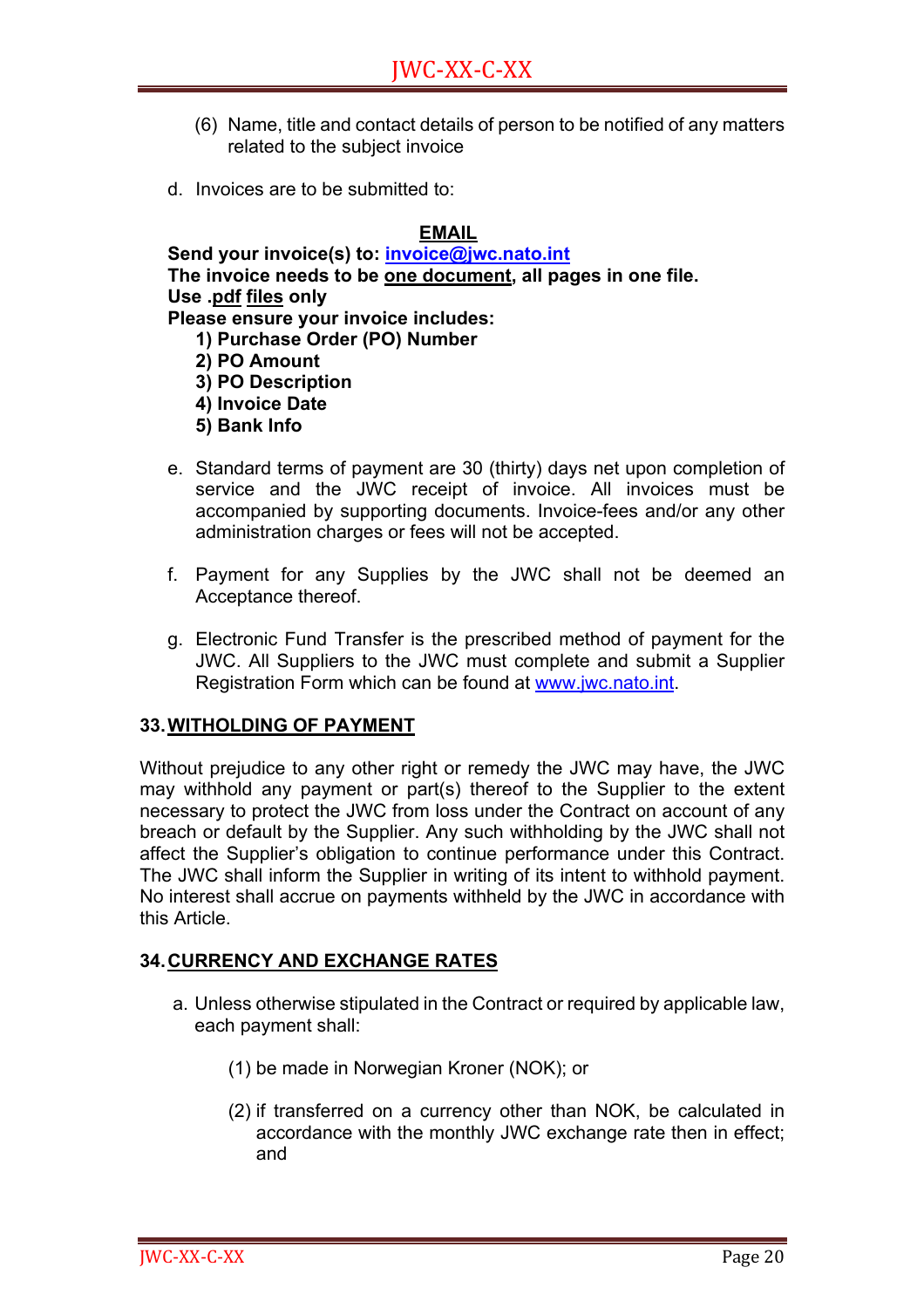- (3) be transferred to the bank account belonging to the Supplier which is accepted by the JWC.
- b. The Supplier shall bear all costs, fees and commissions that its bank imposes on any payment made by bank transfer.

#### **35.CONFIDENTIALITY**

The Supplier shall keep confidential any information obtained under or in connection with the Contract and shall not divulge the same to any third party without the prior written consent by the JWC. The provisions of this Article shall continue in force notwithstanding the completion, expiration, cancellation or termination of this Contract.

#### **36.CODE OF CONDUCT**

The Supplier recognizes and agrees that the employees shall conduct themselves in a manner suitable for the purpose of the Contract and in accordance with the NATO Code of Conduct as well as with the JWC's Standard of Personnel Conduct. These can be made available upon request.

#### **37.CONTRACT ADMINISTRATION AND AMENDMENTS**

a. All notices and communications between the Supplier and the JWC shall be written in English and may be personally delivered, emailed to the following address:

JOINT WARFARE CENTRE BUDFIN, Purchasing & Contracting Branch P.O. Box 8080 N-4068 Stavanger, Norway e-mail: pcs@jwc.nato.int

Or, to any address otherwise designated in writing.

- b. Any official discussion/negotiation between the Supplier and the JWC Representatives shall be recorded in Minutes, which shall be signed by authorised representatives of both the Supplier and the JWC. All minutes are considered to be a summary record of discussions and specific actions to be undertaken by the Parties as a result of meetings.
- c. No modification, amendment or change to the Contract, or waiver of any its provisions, or any additional contractual relationship with the Supplier shall be valid unless approved in the form of a written amendment to the Contract, signed by a duly authorized representative of each Party.
- d. Unless otherwise specified in the Contract, a change to the person(s) acting as a Party's contractual or technical focal point(s) does not require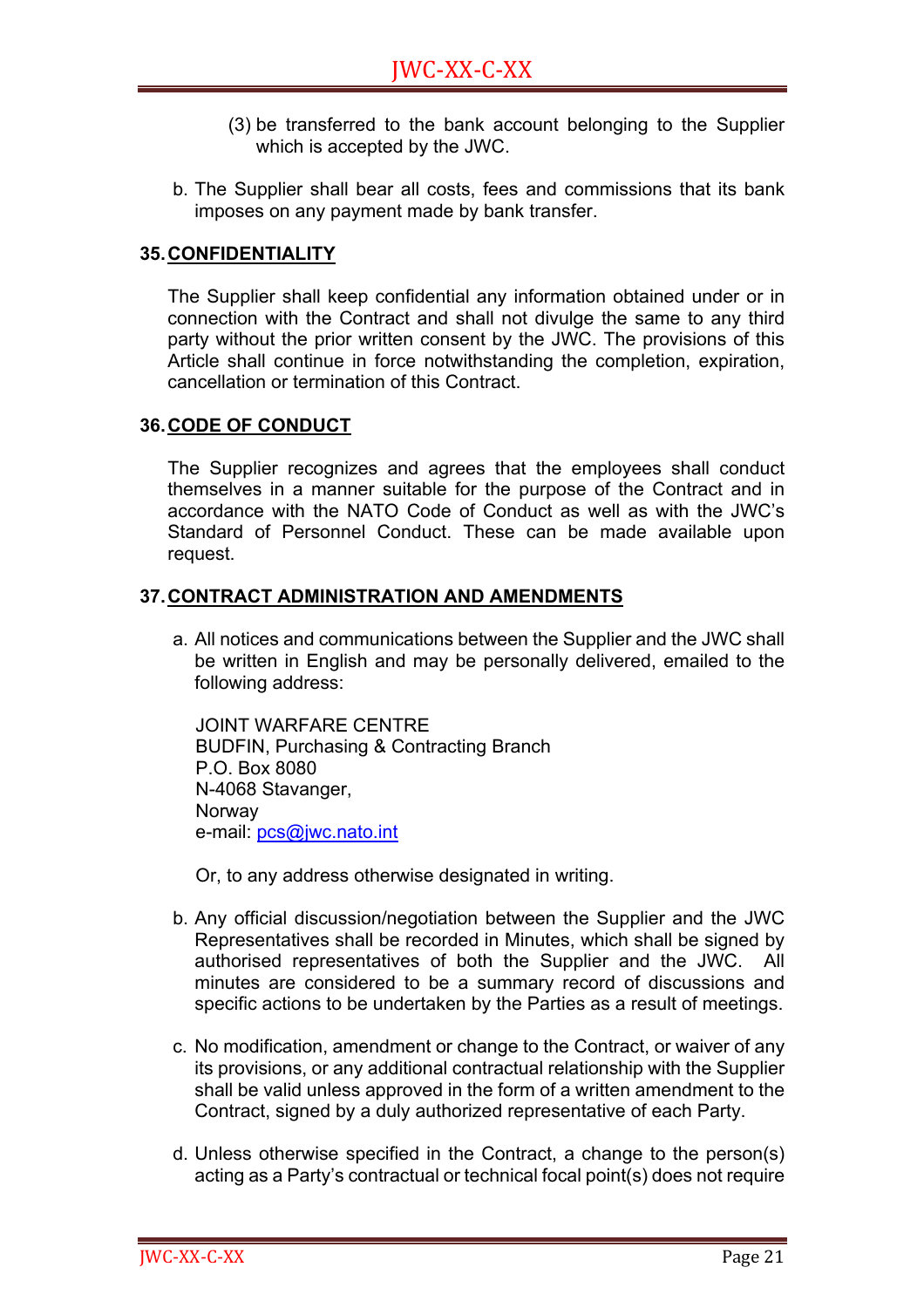a formal amendment, and may be affected by a means of a written notification.

#### **38.PUBLICITY, PUBLIC RELATIONS, AND BRANDING**

a. Unless authorized in writing by the Contracting Officer, the Contractor shall not advertise or otherwise make public, including but not limited to photographs and films or public statements concerning this Contract, the fact that it is a contractor to JWC, or use the name, emblem, logo, official seal or any abbreviation of the JWC. This obligation shall survive the completion, expiration, cancellation or termination of the Contract.

b. The Contractor shall ensure that all deliverables in support of the contract are consistent with NATO Approved Branding.

#### **39.PREFERRED CUSTOMER**

The Supplier warrants that the prices set forth in this contract are as favourable as those extended to any Government, Agency, Company, etc. In the event the Supplier offers services to other customers at prices lower than those set forth herein, the Supplier shall so notify the JWC and the prices of such items shall be correspondingly reduced by a modification to this contract.

#### **40.LANGUAGE**

The Contract has only been issued in the English language.

#### **41.ENFORCEMENT**

Failure by either party to enforce any provision of this Contract will not be deemed a waiver of future enforcement of that or any other provision. The invalidity or unenforceability of any provision of this Contract shall not affect the other provisions hereof, and this Contract shall be construed in all respects if such invalid or unenforceable provisions were omitted.

#### **42.FORCE MAJEURE**

Neither of the Parties hereto shall be considered in default in the performance of its obligations to the extent that it proves that such performance has been prevented by a Force Majeure situation; such as, but not limited to, fire, war floods, strikes, etc. The party affected by a Force Majeure shall immediately notify the other party.

#### **43.DISPUTES**

a. Both parties are under duty of good faith. The contract includes not only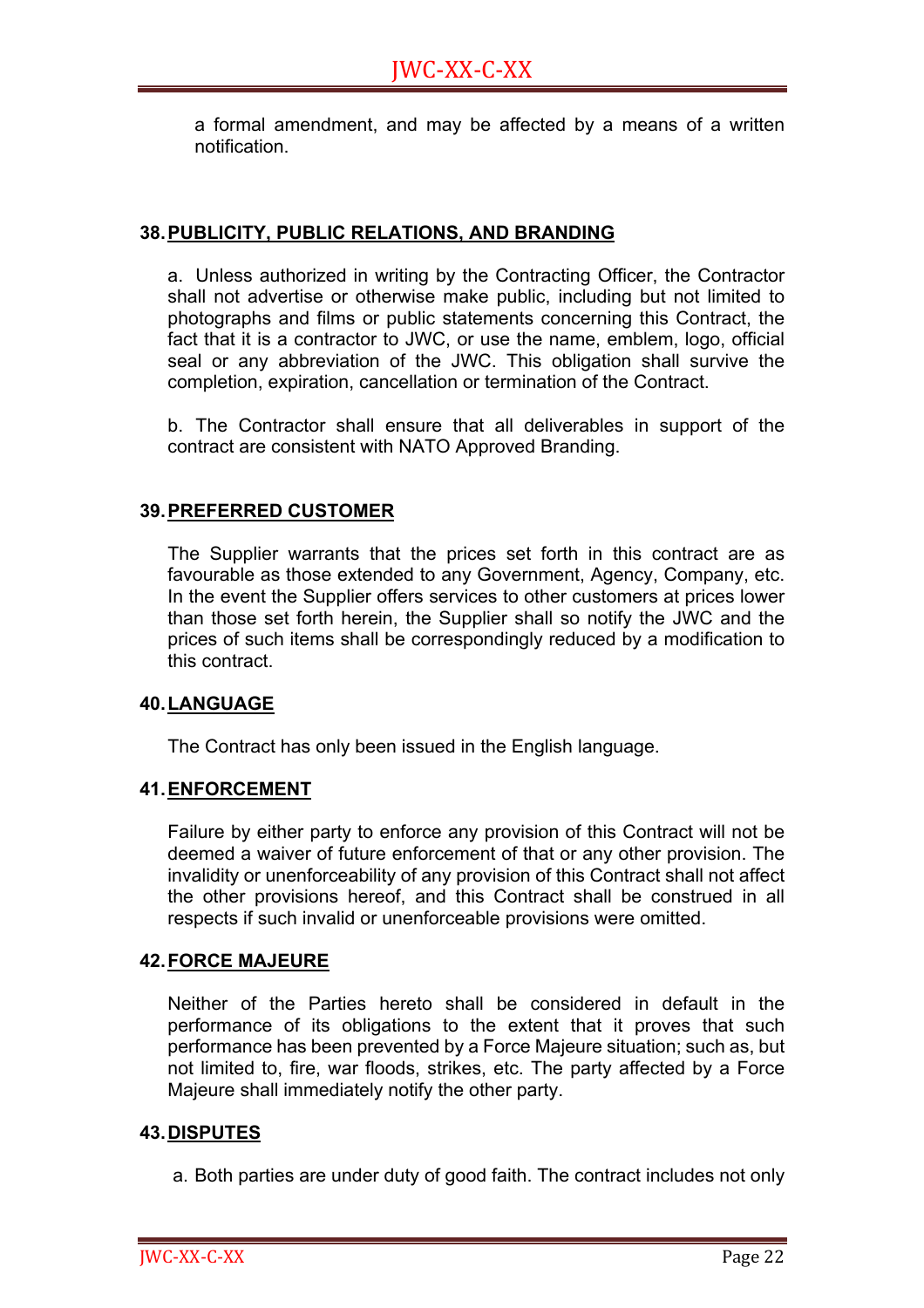the specific terms, but also Norwegian law and customary practice to the type of trade to which the contract relates.

- b. All disputes arising out of the performance of this Contract will be settled through amicable settlement between the Contracting Officer and the Supplier.
- c. Should the Contracting Officer and the Supplier fail to reach an amicable settlement of the dispute; the dispute will be settled in the competent Court of Norway, unless otherwise specified in this Contract.

#### **44.APPLICABLE LAW**

This contract shall be governed, interpreted and construed in accordance with the laws of the Kingdom of Norway. When performing at NATO Installations the Supplier and his personnel (including also the Sub-Contractor's personnel, if any) shall comply with all applicable laws of the host nation and all relevant official NATO and local installation Directives.

#### **45.JURISDICTION**

The Supplier and the JWC accept the city courts of Stavanger, Norway as the legal venue for any disputes that may arise and that cannot be settled by mutual agreement between the Parties.

#### **46.ENTIRE AGREEMENT**

This Contract sets for the entire agreement between the Parties with respect to the subject matter hereof, and supersedes all prior agreements or representations, oral or written, regarding such subject matter. The JWC shall not be bound by, and specifically objects to any term, condition, or other provision inconsistent with or in addition to any provision of this Contract that is submitted by the Supplier in any correspondence or any document unless the JWC specifically agrees to such provision in a written instrument signed by an authorized representative of the JWC.

#### **47.PRIVILEGES AND IMMUNITIES**

Nothing in or relating to the Contract shall be deemed, or interpreted as, a waiver of the privileges and immunities enjoyed by the JWC.

#### **48.MISCELLANEOUS**

- a. By the signing this Contract, the Supplier and all other involved parties that may have an impact on this agreement, have read and understood the contents of the agreement.
- b. It is hereby stated that the Supplier and/or the Supplier's Sub-Contractor(s) and/or the Supplier's personnel are not involved in any